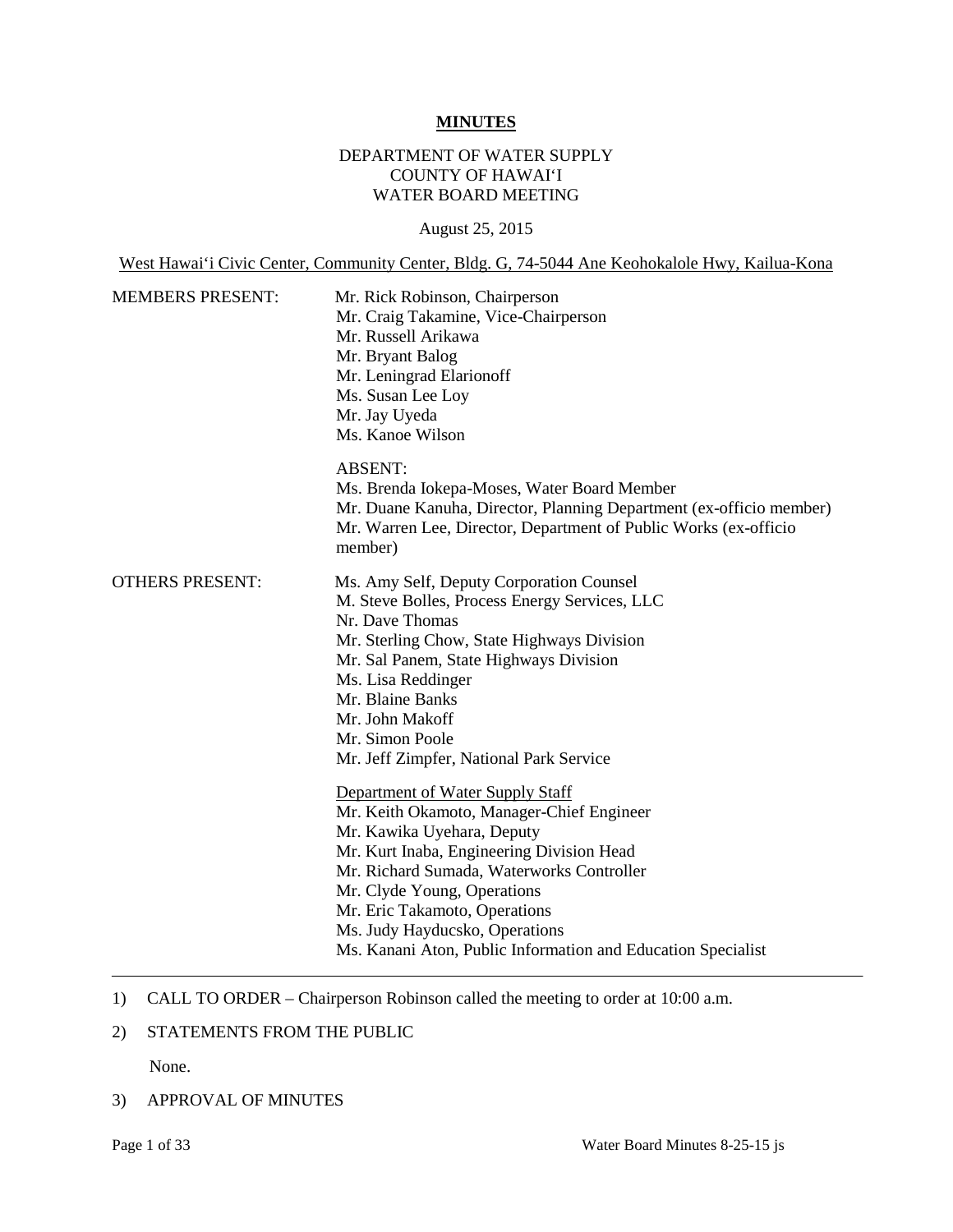The Chairperson entertained a Motion to approve the Minutes of the July 28, 2015, Water Board meeting.

ACTION: Mr. Uyeda moved to approve; seconded by Mr. Arikawa; and carried unanimously by voice vote.

#### 4) APPROVAL OF ADDENDUM AND/OR SUPPLEMENTAL AGENDA

None.

## 5) HĀMĀKUA:

## A. **USE AND OCCUPANCY AGREEMENT – ĀHUALOA – HONOKA'A:**

 acceptable as submitted. The UOA is for the 12" waterline installation crossing Hawai'i Belt for the subject project to obtain the necessary permits to perform the installation of the waterline The Department has received the subject Use and Occupancy Agreement (UOA) 126 from the State Department of Transportation, Highways Division's Right-of-Way Branch, and finds it Road between Āhualoa and Honoka'a town. Acceptance of the UOA will allow the contractor within the State right-of-way.

 Agreement 126, and that either the Manager-Chief Engineer or the Deputy be authorized to sign the document subject to the approval of the Corporation Counsel. The Manager-Chief Engineer recommended that the Water Board accept Use and Occupancy

MOTION: Mr. Arikawa moved to approve; seconded by Ms. Wilson.

 issue. The result is a Use and Occupancy Agreement that is acceptable to DWS; the Department no longer forgoes its rights, and now things can move forward. The Manager-Chief Engineer State Highway right-of-way matters, including service laterals. Somewhere down the road, the The Manager-Chief Engineer noted that this Use and Occupancy Agreement has posed a challenge for DWS, for any work involving State Highways' right-of-way. Hope dawned in the course of working with Mr. Ed Sniffen, Deputy Director of State Highways Division; Mr. Sniffen understood DWS's problem with a small section of the Agreement that entailed DWS forgoing its rights per HRS 264-33. During a conference call with Mr. Sniffen and District staff from Highways Division, including the Right-of-Way Branch manager, DWS was able to resolve that said that DWS wants to take advantage of this understanding, and move forward with all pending Department would want to draft a Resolution that would involve all of the service laterals, etc., at one time – without having to come before the Board one by one.

Ms. Lee Loy asked if this understanding will fit in with the Pauka'a Waterline Relocation Project as well.

The Manager-Chief Engineer confirmed this.

Ms. Lee Loy asked if this Use and Occupancy Agreement becomes a template.

 Mr. Inaba said that it is a template; there is project-specific information that still needs to be folded in.

Ms. Lee Loy said this was really good.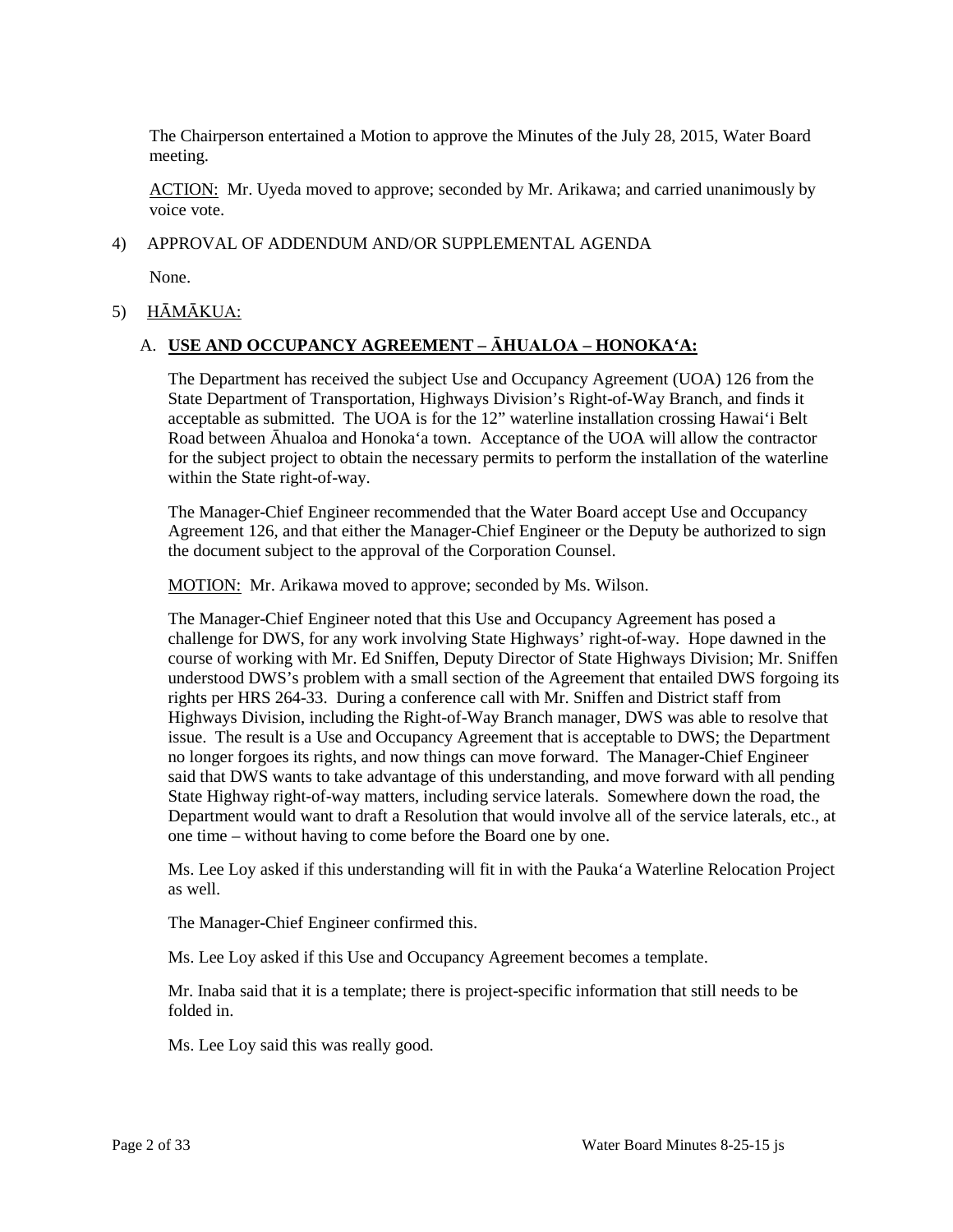The Manager-Chief Engineer said that this was specifically good for the Āhualoa-Honoka'a project at this point; DWS will be using this as a model for future Use and Occupancy Agreements.

Chairperson Robinson asked whether this Agreement could be used in the case of other laterals that would be in the State Highway right-of-way.

The Manager-Chief Engineer said that was correct. He thanked everyone who assisted with the process of achieving this Use and Occupancy Agreement, and commended Mr. Sniffen in particular for his help.

ACTION: Motion carried unanimously by voice vote.

## 6) SOUTH HILO:

## A. **JOB NO. 2015-1023, EMERGENCY GENERATOR SET REPAIR AND MAINTENANCE FOR THE DEPARTMENT OF WATER SUPPLY:**

 This project generally consists of an in-frame repair of a Caterpillar CAT C27 ATAAC diesel engine in-frame, which is part of a 750 kW Caterpillar generator set; inspecting and repairing repairs and improvements to container; resurfacing container, trailer and fuel tank; and transporting the generator set to shop and to the Department of Water Supply's Pana'ewa Well engine exhaust system; performing preventative maintenance service; performing miscellaneous site after completion.

Bids for this project were opened on August 13, at 2:00 p.m., and the following are the bid results:

| <b>Bidder</b>          | <b>Bid Amount</b> |  |
|------------------------|-------------------|--|
| Hawthorne Pacific Corp | Non-Responsive    |  |

The Manager-Chief Engineer recommended that the Board not award the contract for JOB NO. 2015-1023, EMERGENCY GENERATOR SET REPAIR AND MAINTENANCE FOR THE DEPARTMENT OF WATER SUPPLY, due to no qualified bids received. Staff will seek alternate methods of procurement, in accordance to procurement rules.

MOTION: Ms. Lee Loy moved to approve the Recommendation not to award; seconded by Ms. Wilson.

Mr. Elarionoff asked about the Department's intention to now seek alternative methods of procurement; he asked what that meant.

 the event that DWS does not have any responsive bidders. One option is to do direct negotiations, and the other option is to solicit quotes, etc. For the most part, DWS in the past has considered. When DWS enters into direct negotiations with a sole bidder, the Department tries to make sure that the price is still within reason; DWS staff had an estimated amount for this The Manager-Chief Engineer said there were several options available under procurement law, in sought quotes so as to have some element of competition. In this particular instance, the one bidder failed to submit some required documentation, and therefore that bid could not be particular repair job, the Manager-Chief Engineer said. Summing up, he said that DWS will either do direct negotiations or solicit quotes.

 Ms. Lee Loy asked for clarification that this is an emergency generator, i.e., a back-up generator – not an emergency repair job.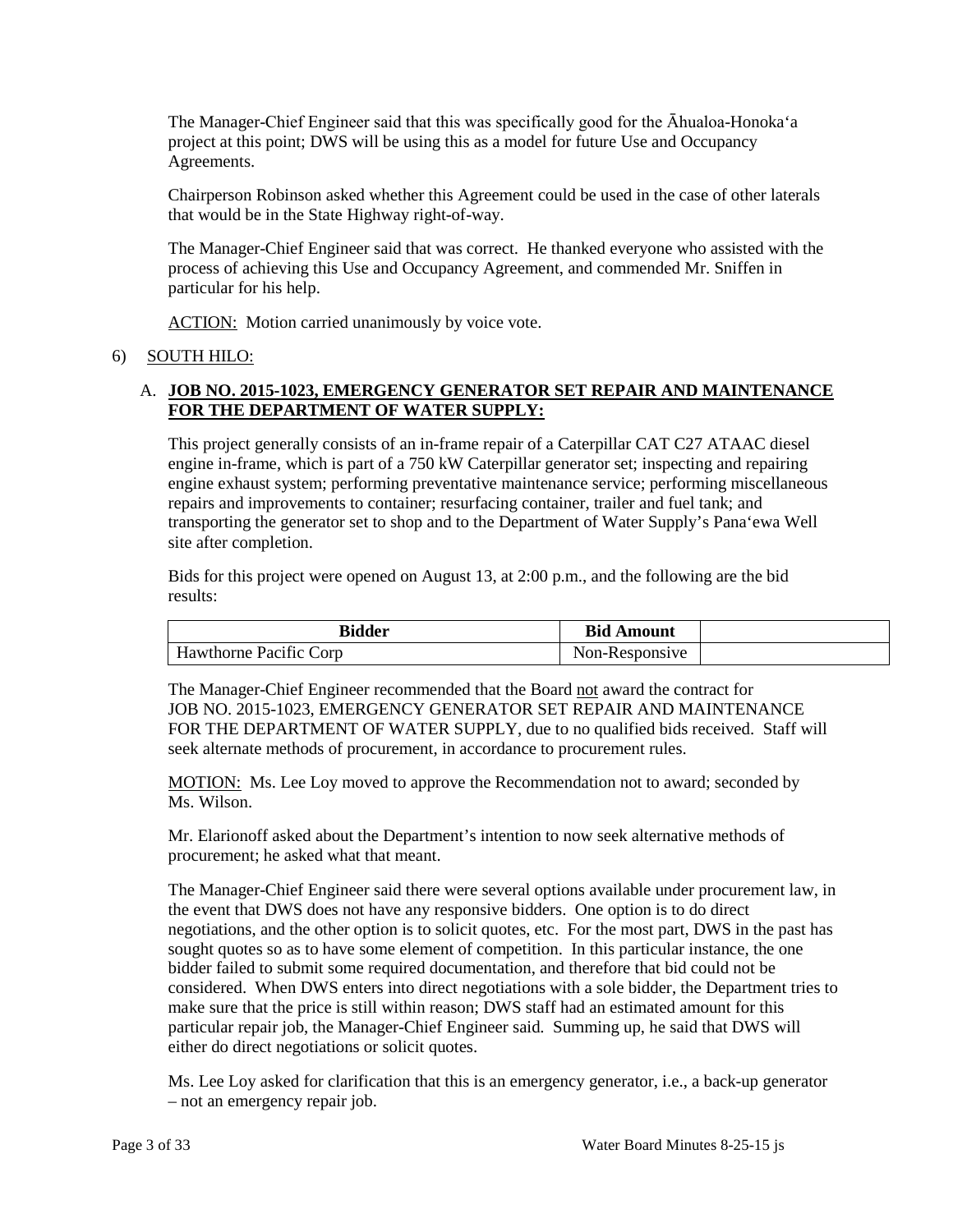The Manager-Chief Engineer said that was a good catch; it is not an emergency project. It is a repair of the emergency generator.

Mr. Balog asked what the estimated amount for this repair was.

Mr. Young said the estimate was \$75,000.00.

Mr. Uyeda asked if it made sense for DWS to sell this generator and buy a new one, instead of continuing to repair an old piece of equipment.

 The Manager-Chief Engineer said that DWS actually obtained this generator as part of a grant administered by Civil Defense, so it was obtained at no cost to DWS. He asked Mr. Young whether this generator had undergone prior repairs.

Mr. Young said no, this would be the first repair.

The Manager-Chief Engineer asked how much a generator of this capacity would typically cost new.

Mr. Young said it would cost about \$200,000.00

 equipment ages; at some point, it will reach the point of no return. Mr. Uyeda said that he would recommend that the Department look at a replacement, as the

 prior to awarding a repair job. The Manager-Chief Engineer agreed, and said that he would analyze whether it would be worthwhile. At this point, in the absence of any responsive bids, DWS could do that evaluation

 Mr. Balog suggested that DWS do a tear-down assessment; this would be pretty cheap to do, and it would give an indication of whether it would cost more than anticipated to do the repair.

 Mr. Young said that DWS had done a tear-down assessment, for \$7,000.00; that led to the recommendation to do a complete overhaul.

Mr. Balog said it was good that the tear-down assessment had been done.

 The Manager-Chief Engineer said that the Department believed that the repair job would fix the generator.

Ms. Wilson asked how old the generator was.

 debris basically ruins the whole engine, he said. Mr. Young said that the generator, which was at the Hāwī depot site, was only six years old. Tree leaves and debris got into one of the wells where the muffler is located. The debris plugged the drain hole, and heavy rains flooded the engine. DWS is working on modifications of the generator, and has already modified some of its other generators. This problem of heavy rain and

ACTION: Motion carried unanimously by voice vote.

# B. **EQUIPMENT BID NO. 2015-06, FURNISHING AND DELIVERING EQUIPMENT TO THE DEPARTMENT OF WATER SUPPLY:**

Bids for this project were opened at 2:30 p.m. on August 13, 2015, and the following are the bid results.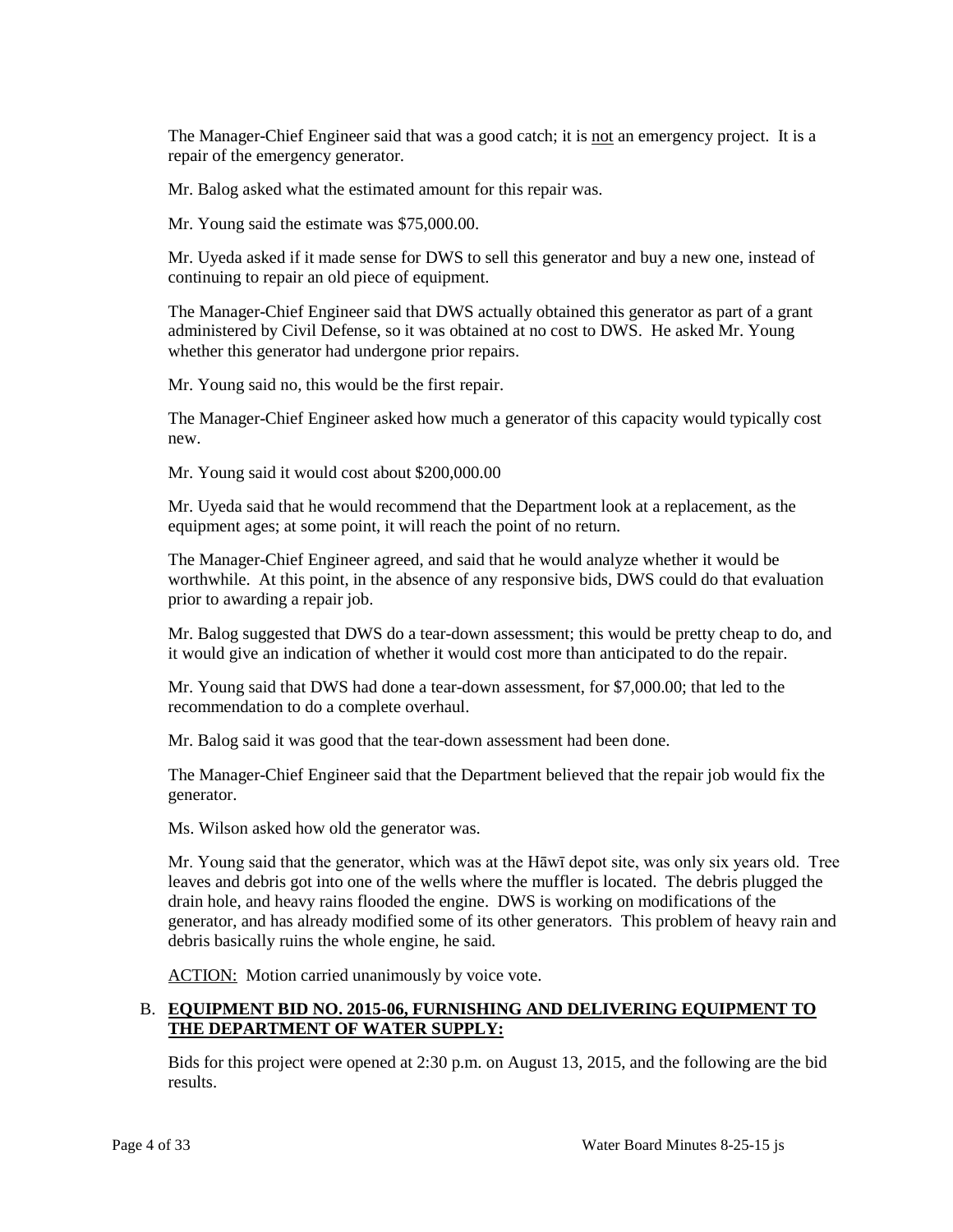|                                            | Allied<br>Machinery<br>Corp. | American<br>Machinery | Hawthorne<br>Pacific Corp. |
|--------------------------------------------|------------------------------|-----------------------|----------------------------|
| Part "A"                                   |                              |                       |                            |
| $Two(2)$ only 2015 or later Mini-Excavator |                              |                       |                            |
| <b>Total Delivery Price</b>                | \$116,353.42                 | \$117,236.75          | \$124,978.36               |
|                                            |                              |                       |                            |
| Part "B"                                   |                              |                       |                            |
| Two (2) only 2015 or later Dual Purpose    |                              |                       |                            |
| Dump Trailer                               |                              |                       |                            |
| <b>Total Delivery Price</b>                | \$27,083.16                  | No Bid                | \$41,249.74                |

 06, FURNISHING AND DELIVERING EQUIPMENT TO THE DEPARTMENT OF WATER SUPPLY, to Allied Machinery Corporation for Parts "A" and "B" at a total cost of \$143,436.58, The Manager-Chief Engineer recommended that the Board award EQUIPMENT BID NO. 2015 and that either the Chairperson or the Vice-Chairperson be authorized to sign the contract subject to approval of the contract as to form and legality by Corporation Counsel.

MOTION: Mr. Arikawa moved to approve; seconded by Ms. Wilson.

 The Manager-Chief Engineer said that this bid was for much-needed equipment that will boost efficiency for DWS field personnel. The equipment includes two small excavators and two trailers to transport them.

 Mr. Balog asked if the bids matched the specifications for the equipment, and asked if all of the specifications dovetailed with manufacturer warranties, etc.

The Manager-Chief Engineer asked Ms. Hayducsko, the project engineer who prepared the specifications and reviewed the bids, to give the details.

 classification, taking the minimum standards for all of them so that DWS could get competitive bids from all of the different contractors. Ms. Hayducsko explained that the Department looked at mini-excavators of the same

 Mr. Balog returned to his question about warranties, saying that DWS would want to be sure to obtain a good amount of warranty, so that the Department does not have to pay for problems.

Ms. Hayducsko said that the standard warranty for one of the equipment manufacturers was one year, while the one manufacturer's warranty was for one year. DWS had specified one year, but the low bidder has a two-year warranty.

Mr. Balog said that was good. He asked out of curiosity why DWS went with the minimum warranty, noting that manufacturers do have options for extended warranties.

 to make sure that the bid opening drew some qualified bidders, who were able to bid on the Ms. Hayducsko said that is one thing that DWS can consider when the Department does the final contract; DWS could do an Addendum to have an extended warranty. She said that DWS wanted minimum standards.

ACTION: Motion carried unanimously by voice vote.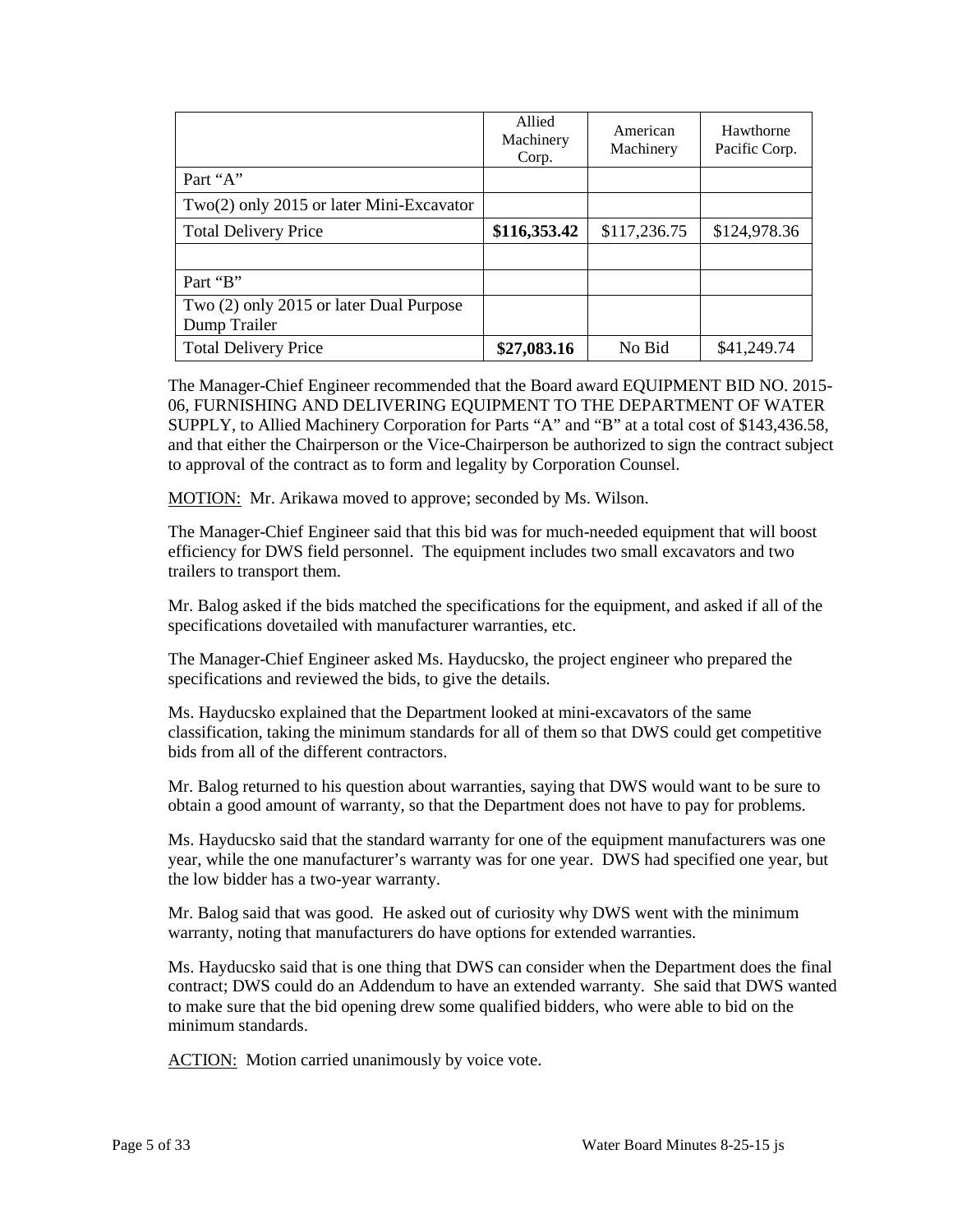# 7) NORTH KONA:

# A. **AMENDMENT TO MEMORANDUM OF UNDERSTANDING NO. 2088 - QUEEN KA'AHUMANU HIGHWAY WIDENING – KEALAKEHE TO KEĀHOLE 16" WATERLINE INSTALLATION – STATE HIGHWAY PROJECT (QUEEN KA'AHUMANU HIGHWAY WIDENING, PHASE 2):**

 Memorandum of Understanding No. 2088 (MOU 2088) was entered into between the Water and construction of the subject project, of which, \$164,000.00 was intended for contingencies. Board and the State Department of Transportation on October 28, 2010. The Department of Water Supply subsequently submitted a check for \$3,444,000.00, to the State, to cover the design

The project has since been delayed due to permitting issues beyond the control of the contractor. Therefore, the contractor has submitted proposals for price escalation costs for materials, labor and equipment in the amount of \$244,240.00.

 The State has agreed to give the Department a credit of \$50,242.23 for the interest earned on the funds that were deposited with the State. This would result in a net increase of **\$193,997.77** in cost to the Department. Therefore, it is proposed that an Amendment to MOU 2088 be executed, to increase the Department's overall cost on the project from \$3,444,000.00 to \$3,637,997.77.

Staff has reviewed the cost proposals, and the Amendment to MOU 2088 and finds it acceptable.

 The Manager-Chief Engineer recommended that the Water Board accept the increase in cost of \$193,997.77, and that either the Chairperson or Vice-Chairperson be authorized to execute the AMENDMENT TO MEMORANDUM OF UNDERSTANDING NO. 2088 - QUEEN KA'AHUMANU HIGHWAY WIDENING – KEALAKEHE TO KEĀHOLE 16" WATERLINE INSTALLATION – STATE HIGHWAY PROJECT (QUEEN KA'AHUMANU HIGHWAY WIDENING, PHASE 2), subject to approval of our Corporation Counsel.

MOTION: Mr. Balog moved to approve; seconded by Mr. Takamine.

 The Manager-Chief Engineer noted that the Additional Cost Summary for this project was that has since been pared down considerably, to \$193,997.77. This was due in part to State money that DWS had provided State Highways up front in 2010. DWS believes that the new amount for additional costs is a fair amount that the Department can move forward with. distributed today. The original amount for the additional costs had been close to \$500,000.00, but Highways' administration having removed the costs for gasket replacement, testing and recertifying valves, replacement of the brass fittings, as well as applying the interest earned on the

Chairperson Robinson asked about the blessing for the project that is supposed to take place soon.

The Manager-Chief Engineer said yes, the blessing will be next Thursday, September 3, at 3:15 p.m., and DWS plans to attend. There is also a community meeting regarding the project tonight at 6:00 p.m. at Kealakehe High School, which DWS will also attend.

Chairperson Robinson asked about the red construction fence on the makai side of the road.

 of the National Park, to separate the work from the park. The other fence is around the Mr. Sterling Chow, Assistant District Engineer for State Highways, said that the orange fencing has been installed for two purposes: to delineate the archaeological sites from the project boundaries, and to separate the work from the National Park. There is a long linear fence in front archaeological sites, he said.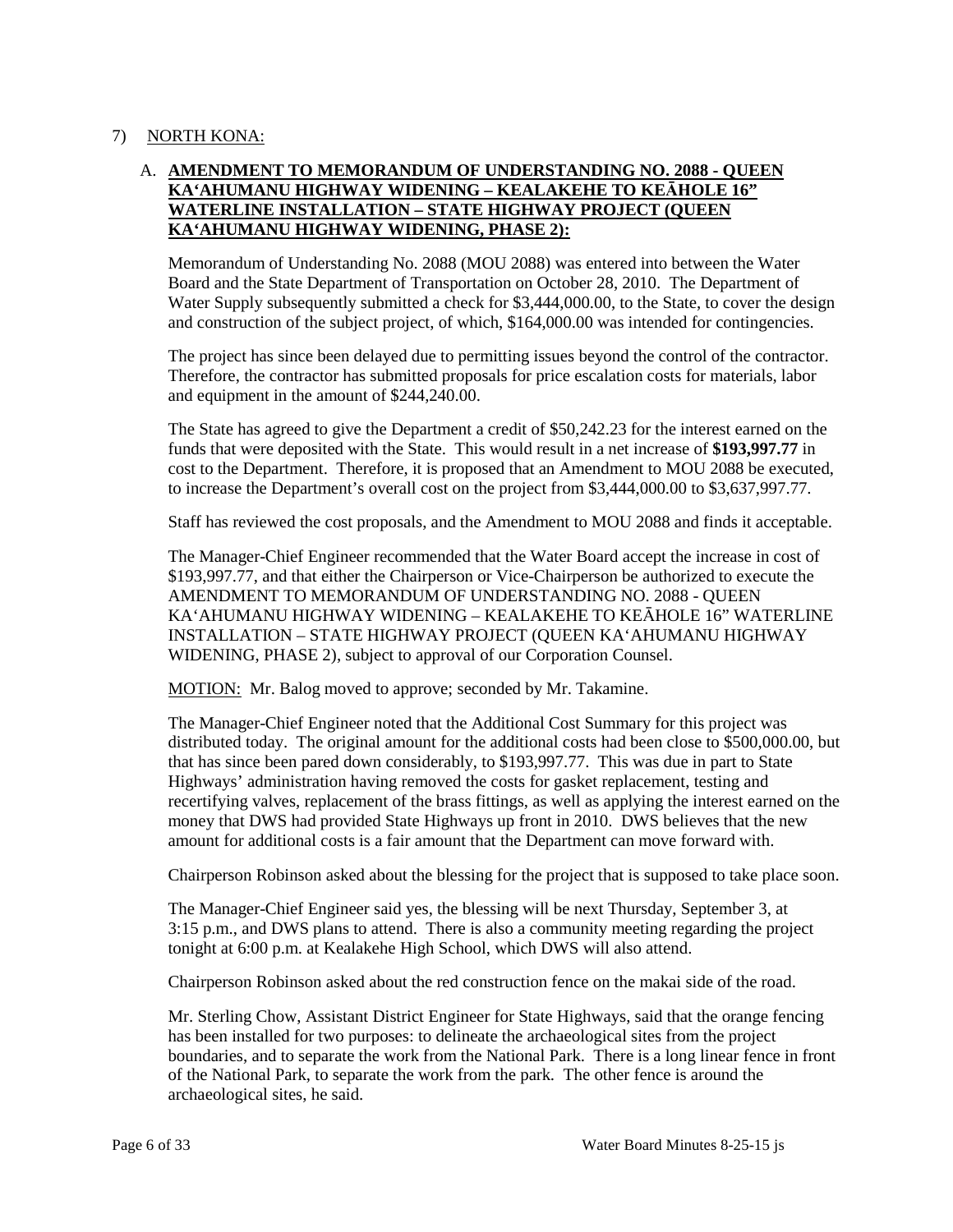Chairperson Robinson said that he noticed recently that the contractor was doing either a reconnaissance survey or a recovery survey.

Mr. Chow said yes, they were doing field data collection, to get more information from the archaeological sites. At the same time, they installed the construction fence, he added.

Chairperson Robinson asked if the State Historical Preservation Division had signed off on everything.

Mr. Chow said yes, the contractor had followed through with getting the grading permits, etc., so construction is ready to go.

Chairperson Robinson asked whether the gaskets within the pipes would all need to be replaced. He asked whether that would be a laborious process, or simple to do.

 Mr. Chow said he is not a water guy, but his understanding is that the gaskets are separate, and are installed as the pipes are fitted together.

The Manager-Chief Engineer said this was correct.

 Mr. Chow said that the contractor is disposing of the old gaskets, and a new shipment is being brought in.

 Chairperson Robinson acknowledged that the gaskets are not in the pipes already, and instead, the gaskets were stored somewhere separately.

 the *valves.* That task is coming up next month; at that time, the contractor will see if they need to Mr. Chow said the only ones that the contractor is checking on are the gaskets and other parts in be retro-fitted or replaced.

 Chairperson Robinson, noting that he rides his bicycle up and down the highway four times a week, asked whether allowances would be made for cyclists during the construction.

 Mr. Chow said yes, the contractor is required to keep the shoulders clear for cyclists, and during the Iron Man competition, construction work will stop, so as not to interfere with the race and its practice period.

*(An unidentified State Highways official spoke up to note that tonight's community meeting would provide more details.)* 

 to the Board and staff on moving this project forward. She wished that the additional costs were Ms. Lee Loy credited Mr. Sniffen, who attended last month's Board meeting, for having listened a little lower, because DWS had floated a lot of money up front, but she was happy nonetheless that things were moving forward.

Mr. Arikawa asked whether there was a warranty for the valves, and if so, how long the warranty was.

Mr. Inaba said that DWS has been working with the contractor to ensure that DWS gets the manufacturer's standard warranty; this will come through the contractor.

Chairperson Robinson asked what size of pipe would be used.

Mr. Inaba said it was mostly 16-inch pipe, although there was some 12-inch and 8-inch pipe as well.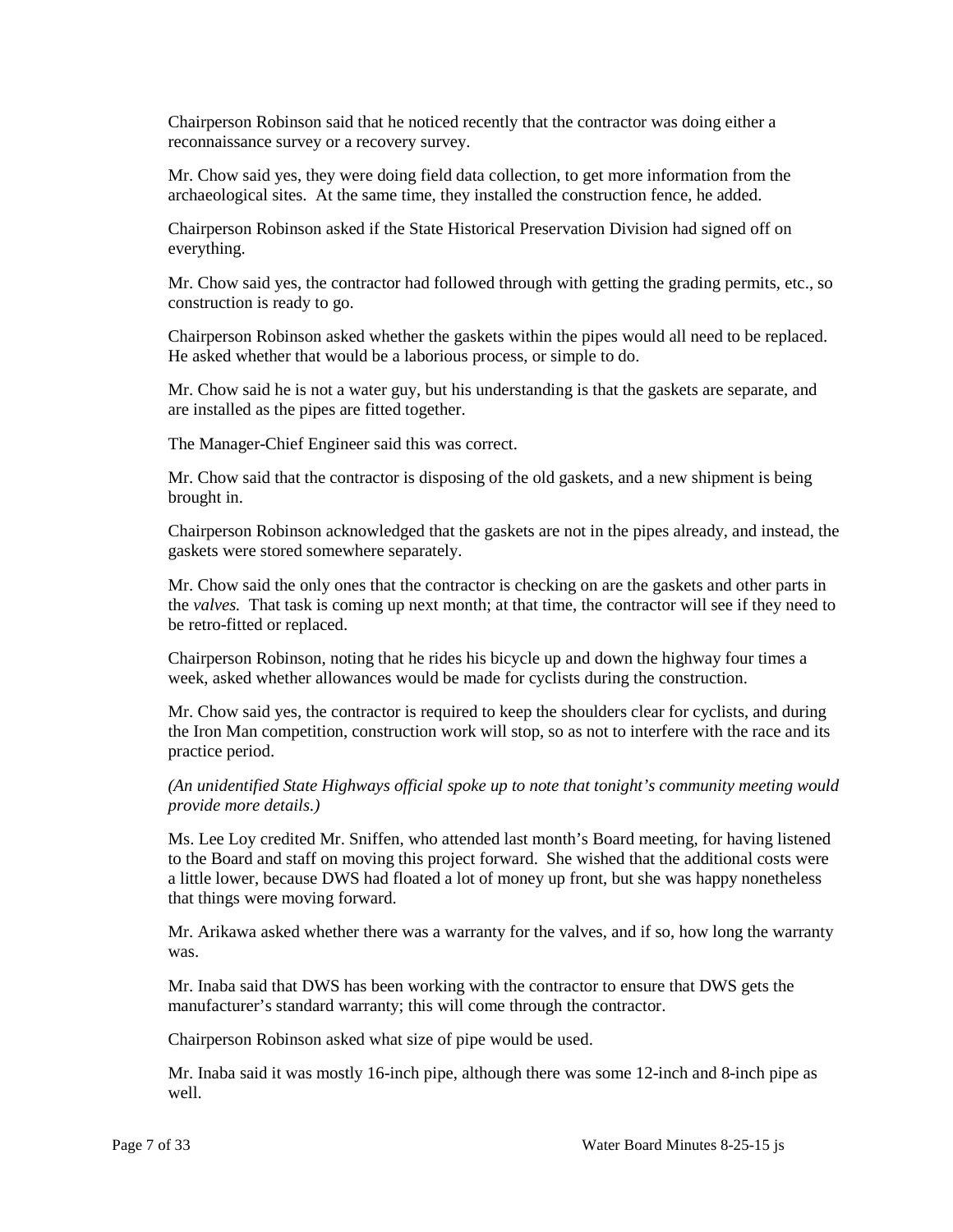he asked if the different sizes of pipe would create a Venturi effect (i.e., whereby a reduction in fluid pressure occurs when a fluid flows through a constricted section of pipe.) Chairperson Robinson noted that last month there was talk of DWS diving under the sewer pipe;

 Mr. Inaba said no, the portion in question is all 16-inch pipe. This could just be a drainage structure where the top of it is too close to the surface of the road for DWS to go over it; therefore, DWS will dive under it.

 The Manager-Chief Engineer noted that DWS as a water utility typically has pressure in its pipes, so that DWS can accommodate changes in pressure such as this. With drainage, it mainly involves gravity.

ACTION: Motion carried unanimously by voice vote.

## 8) KA'U:

## **JOB NO. 2015-1024, HAWAIIAN OCEAN VIEW ESTATES DEEPWELL REPAIR:**

 the existing soft starter and VFD equipment with a new VFD and filter system, in accordance This project generally consists of the replacement of the existing deep well submersible motor, pump, power cable, column pipe, discharge head and all appurtenant equipment, such as strapping, chlorination of the well and pumping assembly, and the removal and replacement of with the plans and specifications.

Bids for this project were opened on August 13, 2015, at 1:00 p.m., and the following are the bid results:

| <b>Bidder</b>                                   | <b>Bid Amount</b> |  |
|-------------------------------------------------|-------------------|--|
| Beylik Drilling and Pump Service, Inc.          | Non-Responsive    |  |
| Derrick's Well Drilling and Pump Services, LLC. | Non-Responsive    |  |

The Manager-Chief Engineer recommended that the Board not award the contract for JOB NO. 2015-1024, HAWAIIAN OCEAN VIEW ESTATES DEEPWELL REPAIR, due to no qualified bids received. Staff will seek alternate methods of procurement, in accordance with procurement rules.

MOTION: Mr. Balog moved to approve; seconded by Mr. Arikawa.

 The Manager-Chief Engineer said because both of the bids were non-responsive, the Department will seek alternative methods of procurement, either by seeking quotations or through direct negotiations.

Mr. Balog asked whether this case was the same as the previous one, where the prospective bidder simply did not have the right paperwork.

 The Manager-Chief Engineer said he believed that the two companies had varying degrees of equipment that was not specified. DWS will evaluate whether the Department can consider different equipment; if so, DWS may be able to get more competitive quotations. If not, DWS still has the option of direct negotiations with either of the two companies, he said. being non-responsive. One company was non-responsive due to not having the proper paperwork, while with the other company, there was a discrepancy in the bid regarding

Mr. Arikawa asked if the reason to replace this is because it is showing signs of wear.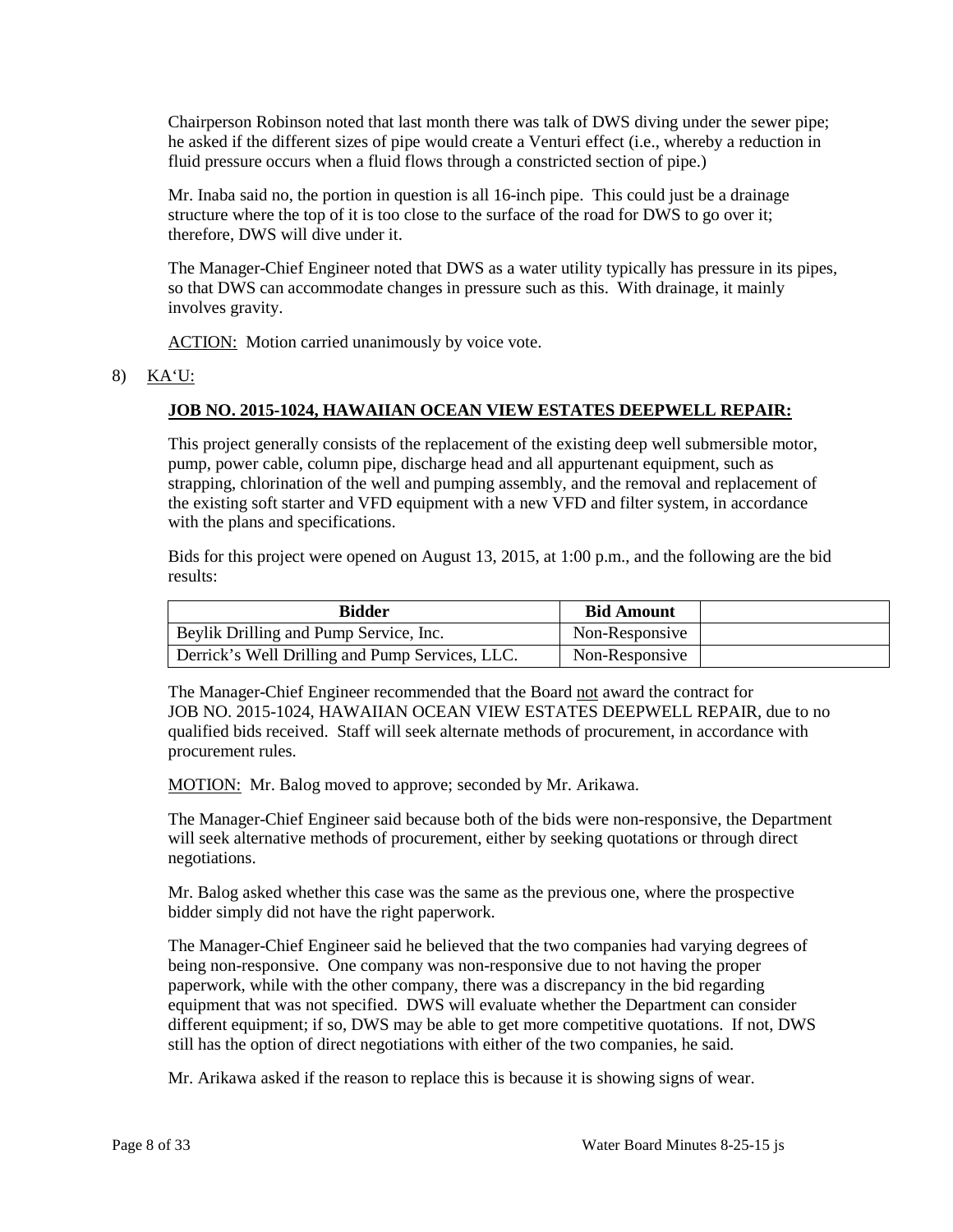The Manager-Chief Engineer, recalling last month's discussion, said that the GPMs (gallons per minute) pumped have dropped off. Before getting to the point where this becomes an emergency repair job, DWS wants to stay ahead of the game, and get the repair going before the pump and motor actually break down.

Mr. Arikawa asked whether the GPMs are still dropping, or have stabilized.

The Manager-Chief Engineer said the GPMs are still dropping.

Mr. Takamine asked about the time sensitivity of this project, asking whether this will affect the community's water source any time soon.

 re-direct people to its existing facilities at Ho'okena on the Kona side, and Wai'ōhinu on the Volcano side. There is still that option available if things get to that point. However, the would affect the community's water source any time soon. The Manager-Chief Engineer explained that this Ocean View system is unique because it does not serve a distribution system, and does not go directly to people's homes. This system serves an emergency spigot and standpipe facility. In the past, when the well broke down, DWS had to Department felt that there is time now to try to get a competitive bid out, and avoid going the emergency route to get the repairs done. He told Mr. Takamine that it was hard to say whether it

 Mr. Uyeda asked whether having non-responsive bids like this was a cause for concern; he asked if the Department's specifications were too restrictive. He asked if these companies are having a hard time competing with other jobs, as DWS has experienced.

 The Manager-Chief Engineer said that he is starting to attend pre-bid meetings for these well repair jobs now. His aim is to reinforce and re-emphasize to the potential bidders that they need to get all their paperwork done, they need to review the specifications, they need to review the bid documents accordingly, etc. Staff is on hand to advise the potential bidders regarding any requirements that are out-of-the norm; that information is also included in the Reminders to Bidders, he said. The paperwork that was missing involved Data Sheets for transformer replacement. The Manager-Chief Engineer said that while some of the required paperwork may seem trivial, if the required bid documentation is not submitted, DWS must consider the bidder to be non-responsive. It is not fair to the other party who may have submitted everything that they were required to submit, he said.

 Mr. Elarionoff noted that last month the Department had said that the motor failed because it had to run slower than it was designed for. He asked if DWS had corrected the problem, or taken the problem into consideration.

 better life out of the equipment. Mr. Young said that for the future repair, DWS is definitely sizing it; this time around, DWS has the time to make sure that the equipment is sized properly, which will ensure that DWS gets a

Mr. Elarionoff asked about Mr. Young saying: "Now that we have the time."

 Mr. Young said that this time, DWS is not in an emergency situation, unlike the previous repair. He said that it is not an emergency so long as the pump still runs, but it can fail at any time.

 The Manager-Chief Engineer noted as a refresher that the previous repair at the Ocean View well both a power issue and a water resource issue; DWS cannot pump too much, for fear of increasing the chlorides in the aquifer. When the emergency bid was put out, somebody had a was an emergency repair; the well went down, so DWS had to fix it. Ocean View is faced with large-capacity pump and motor available in the State, so DWS decided to go with that option.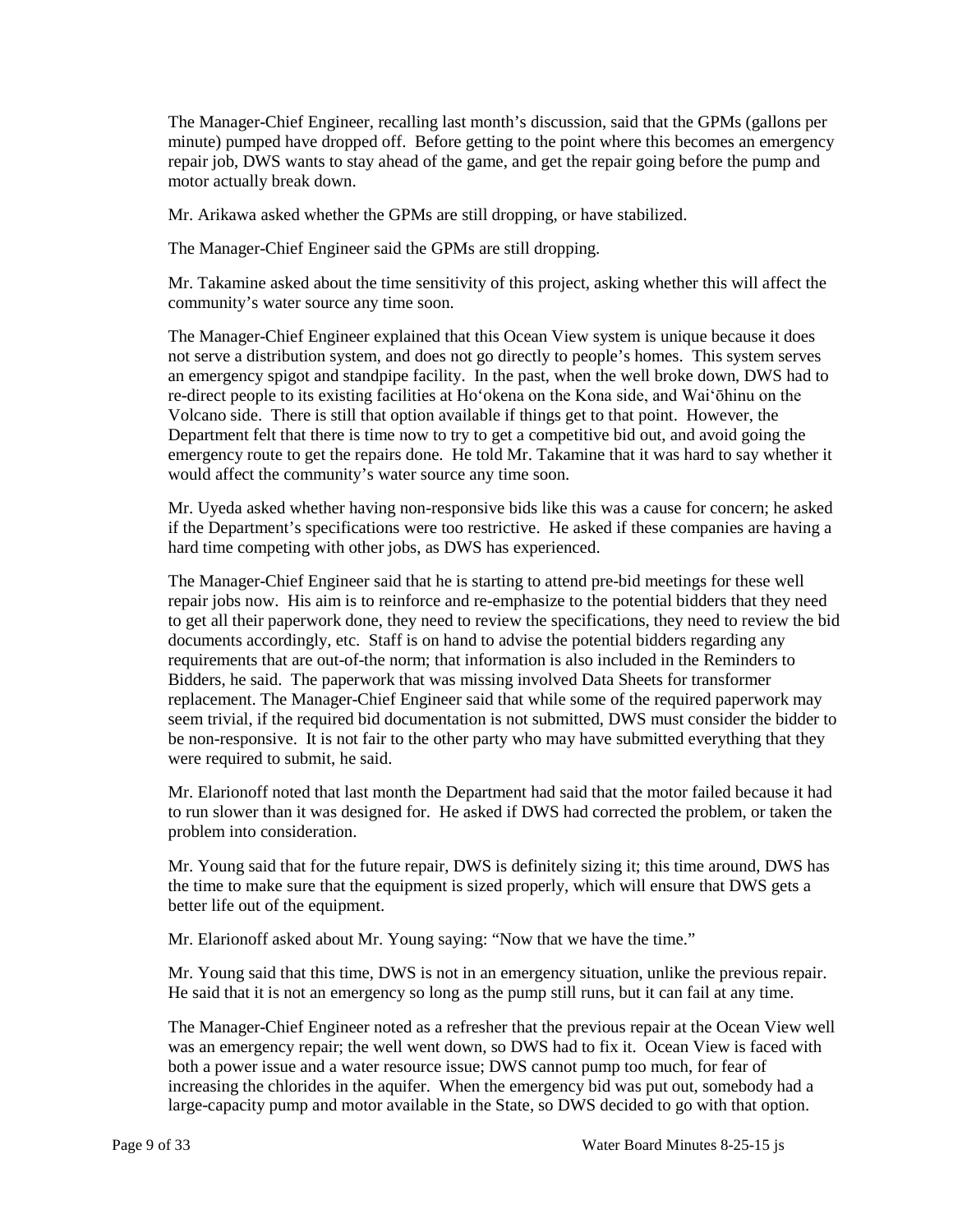more robust and more capable of handling the fluctuations in power. DWS tried to bump the said that it was an emergency situation; the pump and motor were available in-State; and after installing the pump and motor, the chloride issue arose. Therefore, on this go-round, DWS DWS beefed up the controls, and harbored hopes that the larger-capacity equipment would be GPMs up to the 300-GPM range, but the chlorides started showing up, and DWS had to drop it back down to 100 GPMs, he said. As mentioned last month, the pump was not designed to operate at only 100 GPMs, so DWS ultimately did not benefit from the larger pump and motor. Summing up the factors that went into DWS's decision last time, the Manager-Chief Engineer decided to size the pump and motor more appropriately; it will be more in the 100-GPM range.

Mr. Elarionoff asked what will happen to the over-sized motor, once it is removed.

Mr. Young said it will be disposed of.

Mr. Elarionoff expressed surprise.

 might be rebuildable, but DWS would have to match it up with an existing system. In most cases, cheaper to get a new one, Mr. Young said. When a pump or motor is rebuilt, a certain degree of efficiency is lost, and the Department will pay a bit more in electrical costs as a result. Mr. Young said that depending on the type of motor, some motors are disposable; this motor motors, and especially pumps, are disposed of. Pumps slated for disposal are damaged; it is just

Mr. Elarionoff said he imagined that DWS would evaluate the repair, etc., before disposing of the motor.

Mr. Young confirmed this.

The Manager-Chief Engineer said that in other cases, the motor would be rebuilt.

 Mr. Young said that in other cases, DWS would rebuild; it depends on the cost of the motor, among other factors.

The Manager-Chief Engineer said that DWS has that option in Kona, where the Department has wells of similar elevation, pumping up similar heights.

Chairperson Robinson asked if the kerfuffle among the water haulers over the water spigot permits in Ocean View had blown over.

The Manager-Chief Engineer confirmed this.

Chairperson Robinson asked if the well would be shut down for a certain period of time, during repairs.

The Manager-Chief Engineer confirmed this.

Chairperson Robinson asked if the water haulers would have to haul from a greater distance.

 The Manager-Chief Engineer confirmed this. He said that DWS in the past has accommodated the water haulers by re-directing them to either Ho'okena or Wai'ōhinu.

Mr. Elarionoff asked whether the customers pay for the water or just for the hauling.

The Manager-Chief Engineer said he believed that they just pay for the hauling.

ACTION: Motion carried unanimously by voice vote.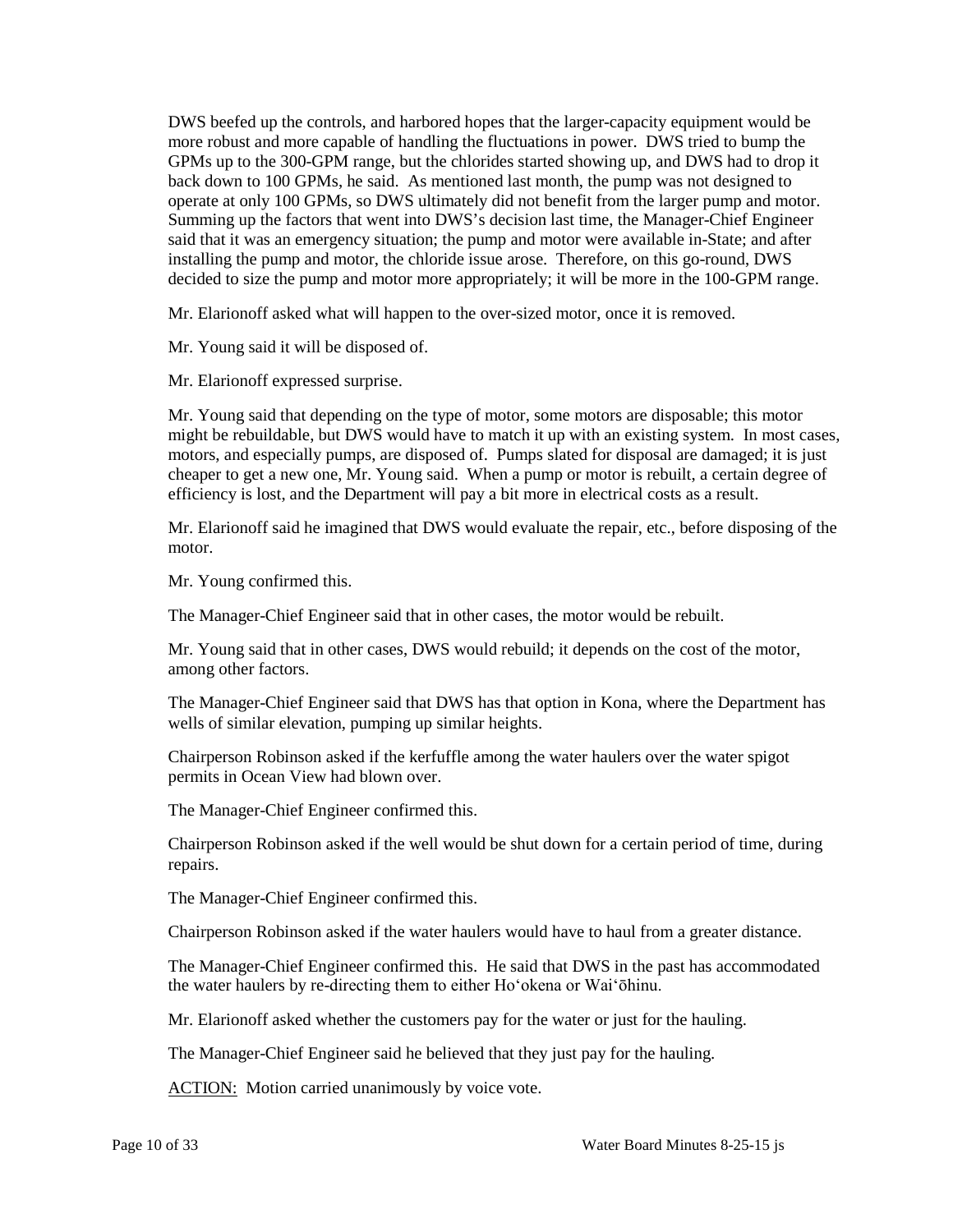#### 9) MISCELLANEOUS:

#### A. **DEDICATIONS:**

The Department has received the following documents for action by the Water Board. The water system has been constructed in accordance with the Department's standards and is in acceptable condition for dedication.

- **1. AMENDED AND RESTATED GRANT OF EASEMENT**  Grantors: Trustees of the Queen Lili'uokalani Trust. Tax Map Key: (3) 7-4-010: 001 (portion)
- **2. RELEASE AND CANCELLATION OF GRANT OF EASEMENT**  Grantors: Kohanaiki Shores, LLC Tax Map Keys: (3) 7-3-068: 003, 037 and 038 (*formerly a portion of TMK: 7-3-068: 003 and 004)*

 subject to the approval of the Corporation Counsel, and that either the Chairperson or the Vice-The Manager-Chief Engineer recommended that the Water Board accepts these documents Chairperson be authorized to sign the documents.

MOTION: Ms. Lee Loy moved to approve; seconded by Mr. Elarionoff.

 originally had a term limit on the originally easement. Ms. Self had worked with Queen Lili'uokalani Trust (QLT) to make it a standard, i.e., perpetual, easement. DWS discovered that Mr. Inaba explained that the first item, the Amended and Restated Grant of Easement, had the easement had expired today, amid negotiations by QLT to make improvements on their land.

 easement that went through the entire development for Kohanaiki's Phase 1. The slivers are that the parcels are attaching to the roads, DWS is left with those slivers of land that it does not The second item, regarding the Release and Cancellation of Grant of Easement, involves three slivers of land with nothing on them, which DWS wants to get rid of because DWS does not need them. The easement is now being developed upon, and the three slivers are part of a large portions of frontage of parcels that became part of a new subdivision attached to the main road, where the original Grant of Easement was. With the main infrastructure now in, Kohanaiki is developing pods along that main road, with the main water line surrounding a loop road. Now need.

 easement that DWS is cancelling would give the pods a clear title, because the easement would Mr. Uyeda said that it sounds like the waterlines are already in the roadway right-of-way; the no longer encumber those lands that are adjacent to the roadway.

 ease of description on the original loop road easement. He noted that the property had a few Mr. Inaba confirmed this, noting that the easement actually extended a little beyond the road, for hydrants that extend beyond the roadway itself.

Mr. Uyeda asked whether there are conditions like this where DWS might cancel larger areas, now that the waterlines are already in.

Mr. Inaba said that may happen, as the pods are developed.

 Mr. Elarionoff took issue with the use of the term "acceptable" when describing water systems slated for Dedication; he thought the term was too lukewarm.

Mr. Arikawa said it was just a matter of semantics.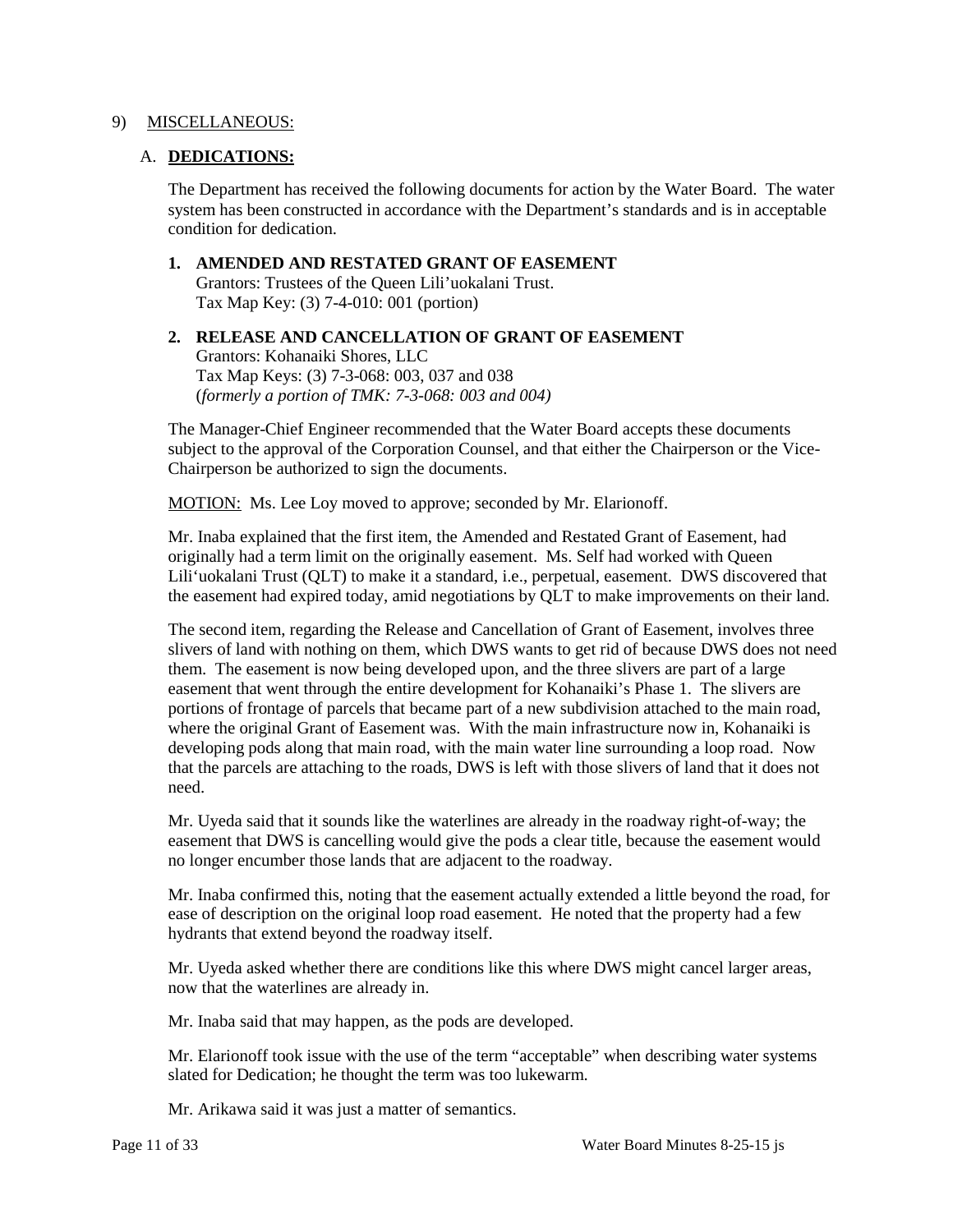Mr. Inaba explained that the intent is that the system in question meets DWS standards, and that DWS can accept the system. He also explained that the use of the word "minimum," as in "minimum standards," is the benchmark that developers must design for.

Mr. Elarionoff said that the threshold is "acceptable;" anything above that is *still* "acceptable."

Mr. Inaba confirmed that.

Ms. Wilson asked for an explanation of a "perpetual" easement.

 Mr. Inaba said that there is no timeline associated with a perpetual easement; DWS holds the easement until DWS no longer needs the easement, or DWS is willing to give it up.

 Ms. Self said that before this, the Grant of Easement had a termination date whenever there was a coming in, she said. Therefore, Ms. Self revised the agreement so that it matches what DWS normally gets in its Grants of Easement; the DWS easement will continue until such time as DWS new QLT lessee. DWS has to have an easement which continues, notwithstanding a new lessee decides otherwise.

ACTION: Motion carried unanimously by voice vote.

## B. **POWER COST CHARGE:**

 gallons to reflect a decline in power costs for the Department's wells and pumps. A Public The Department proposes reducing the Power Cost Charge from \$2.32 to \$1.85 per thousand Hearing will have been prior to this Board meeting to accept public testimony on this change.

 The Manager-Chief Engineer recommended that the Board approve the reduction of the Power Cost Charge from \$2.32 to **\$1.85**, effective September 1, 2015.

ACTION: Mr. Arikawa moved to approve; seconded by Mr. Balog, and carried unanimously by voice vote.

# C. **ENERGY STUDY UPDATE REPORT:**

Mr. Young introduced Mr. Steve Bolles, energy consultant from Process Energy Services, who provided a report on his energy evaluation study for all districts. Hawai'i Energy provided \$65,000.00 for this study.

Mr. Bolles noted that in 2014, DWS used 50 million kilowatt-hours (kWh) of energy, at a cost of \$22 million, pumping approximately 17 billion gallons of water. He summarized some past energy initiatives by DWS including:

- Creation of the Energy Analyst position;
- Use of premium efficiency motors;
- Investment in an aggressive leak detection program, which has been very successful;
- Application of Hawaiian Electric Light Company (HELCO) Rider M discount rate schedules;
- Investment in the Waimea Treatment Plan Improvements, a recent project;
- Initiation of the Lalamilo Wind Farm project.

 optimized system operations. These initiatives also reduced HELCO power plant emissions. Mr. Bolles said that these are great initiatives that have improved energy efficiency, and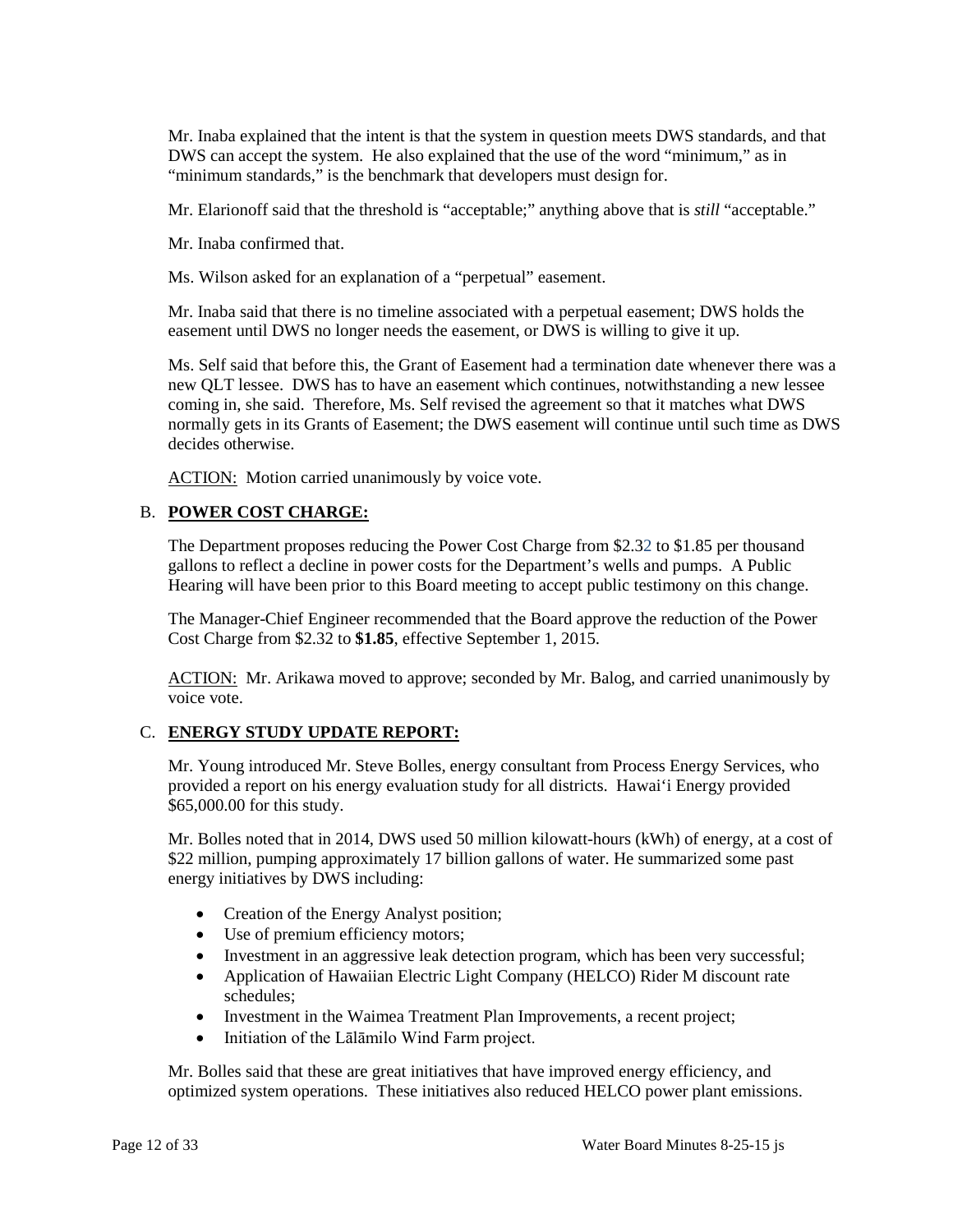partly due to simple demand, and to some degree it is based on the leak detection program, which has worked out well. Meanwhile, energy costs over the past five years have skyrocketed by 28 Turning to DWS's energy use and pumpage for the past five years, Mr. Bolles said that energy use increased by 3.5 percent, and pumpage decreased by 10 percent. The drop in pumpage is percent, he said.

Mr. Bolles explained that DWS's energy costs have increased due to the HELCO cost per kWh. Other factors include the following:

- DWS incurs demand costs that stick with that account. The upshot is that monthly, DWS is charged for that demand charge *even though* DWS is not using the well anymore. That demand cost has a significant impact, and is one major cause for the energy costs to (VFDs) improve well reliability, but if the GPMs are too low, it affects the efficiency of DWS has more deepwells on line. Mr. Bolles explained that this improves system reliability, and allows greater flexibility in system operations. However, when the additional high-horsepower large wells are taken offline and another deepwell is used, jump. He noted that operating deep wells continuously with variable frequency drives the pump.
- Operator Priorities. DWS staff focuses on water quality and system reliability; these take priority over efficiency, Mr. Bolles said. He said that energy costs should also be emphasized to operators, so that they understand the actions that they take, and how the actions affect energy use and costs.

 systems, first focusing on the large-horsepower pump systems with higher energy costs, and then collecting field data on all of the pumps. By analyzing all of the data, the study was able to costs over the years. The study also looked at capturing potential energy savings by using more Mr. Bolles explained that the energy evaluation study involved a review of DWS's major pump discover some opportunities for DWS to expand existing efforts to achieve greater energy savings, Mr. Bolles said. He cited DWS's existing Rider M program, which has reduced energy springs and surface water sources to reduce pumping energy.

Mr. Young asked Mr. Bolles to explain the Rider M program.

 Mr. Bolles said that Rider M is an agreement that DWS has with HELCO, whereby DWS curtails approximately \$300,000.00 per year. It is a matter of determining which wells can be taken offline during that four-hour window, he said. DWS operators noted to Mr. Bolles that there are pump operation over a two- to four-hour window in exchange for a credit on DWS's electricity bill. DWS has been on this program for a number of years, and the energy credits average of some limitations in the system that make taking some wells offline infeasible.

The study included various types of measures, or projects as follows:

- Operational Measures. These are cost-saving projects that pay for themselves in less than a year, and do not require significant capital or construction costs;
- Energy Management Practices. These are projects that are considered "good efficiency practices," but may not have measurable cost savings;
- Energy Conservation Measures. These are traditional energy projects that require a capital investment, and have a simple payback of one to eight years.
- Energy Supply Measures. These include projects that reduce energy costs, but not energy use. These measures include Rider M agreements and power factor correction capacitors. These are any measures that save on demand, which do not affect DWS's consumption.
- Future Energy Measures. These are energy-related projects that can be considered as design upgrades in the future. These do not have a payback that can be identified at this time.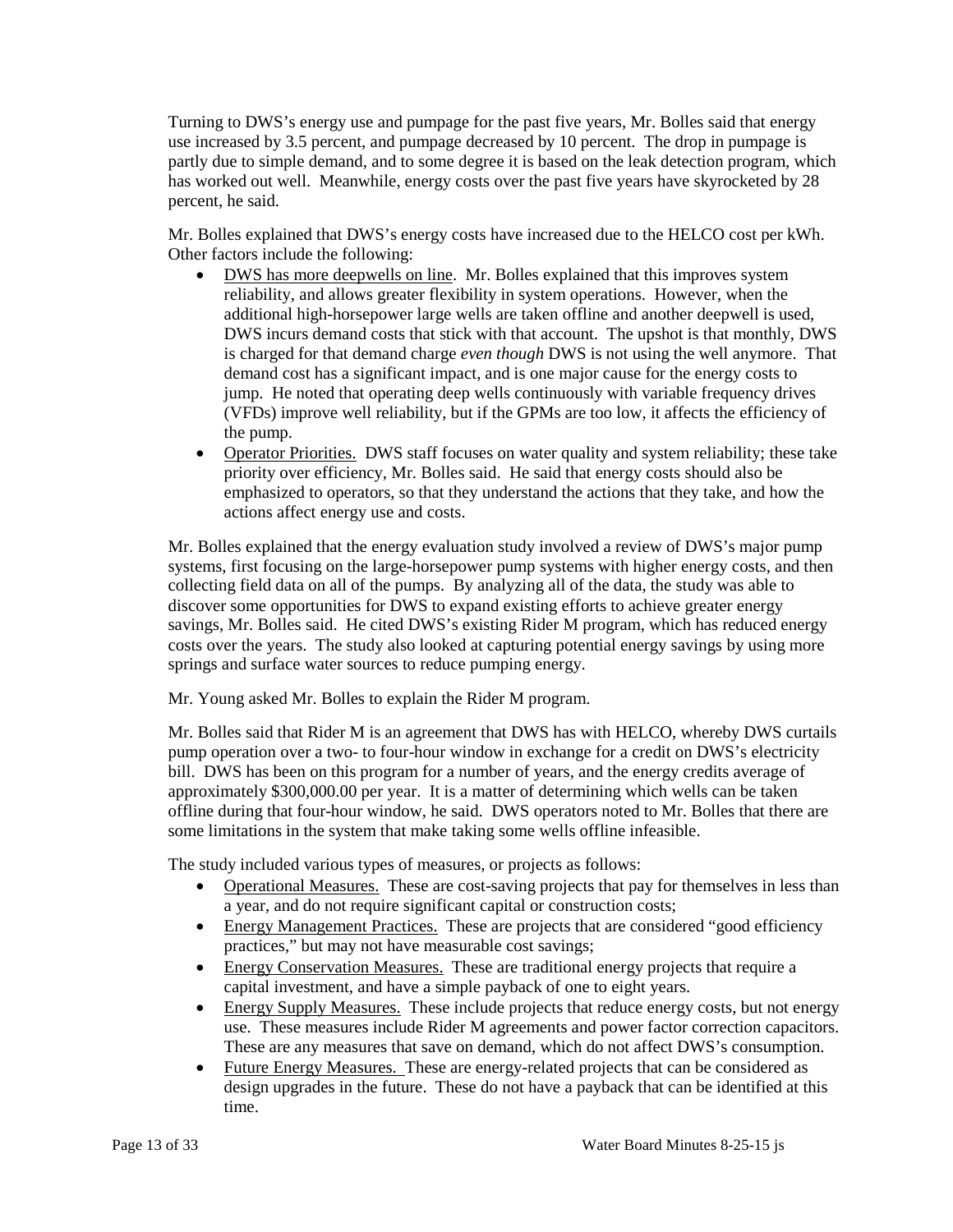total project investment of \$5.2 million, which provides a simple payback of 2.3 years. This is a return on investment of 330 percent, using a 10-year equipment life. The projects, taken all Mr. Bolles said he believed it was well worth it to pursue these projects. Mr. Bolles said the study identified total energy cost savings of \$2.2 million, with an estimated together, would result in reduced power plant emissions, based on a savings of 5.6 million kWh.

 Mr. Bolles noted earlier that DWS already has in place a couple of recommended energy management practices, including:

- Assignment of an Energy Management Analyst. Ms. Hayducsko has taken on this position, Mr. Bolles said.
- Hiring an additional water service investigator. This has already taken place.

 Mr. Bolles recommended a surface water savings study, to explore the optimized use of the remaining surface water sources that are available, and a study into water treatment versus pumping from deepwells.

 implemented quickly. It is a matter of establishing an Energy Policy, and formalizing the process of how energy projects are pursued, Mr. Bolles said. The formalization of an Energy Management Program would be a no-cost item, which could be

 considering the potential savings, Mr. Bolles said. The surface water savings study would require some funding, but it would be well worth it,

Turning to Energy Supply Measures, Mr. Bolles said that these would have a direct impact on DWS's energy cost savings. The measures include:

- Power Factor Correction.
- Reduction of Two-Pump Operation. Some of the set points for the tank levels are set so filling the tank a little bit slower, DWS can reduce its demand charge. that two pumps come on at the same time. By having only one pump come on, and by
- Optimization the Ride M agreements.
- Adding new Rider M Agreements.
- Installation of VFDs for Back-up Wells. VFDs are used to reduce friction losses; by slowing down the flow, overall energy use is reduced. Using VFDs for back-up wells will reduce DWS's demand charges. When DWS needs to exercise its deepwells, it can do so at a lower flow rate, and can avoid incurring the high demand charge, Mr. Bolles said.

Some of the above measures can be pursued by in-house staff, and can be done fairly quickly. Mr. Bolles said that some of the other measures can be pursued as part of a Performance Contract, which Mr. Bolles promised to elaborate upon later in the presentation.

Mr. Bolles listed Operational Measures that have a payback of less than one year, including:

- Optimizing the use of existing springs;
- Using as much of the Waimea Water Treatment Plant flow as possible;
- Reduction of energy use from deepwells;
- Using the most efficient pumps available.

The above measures are easy to investigate, with a quick payback, Mr. Bolles said.

Regarding Energy Conservation Measures, Mr. Bolles cited the following:

• Purchase of leak detection loggers. This has already begun, and was supported with \$130,000.00 in funding from Hawai'i Energy.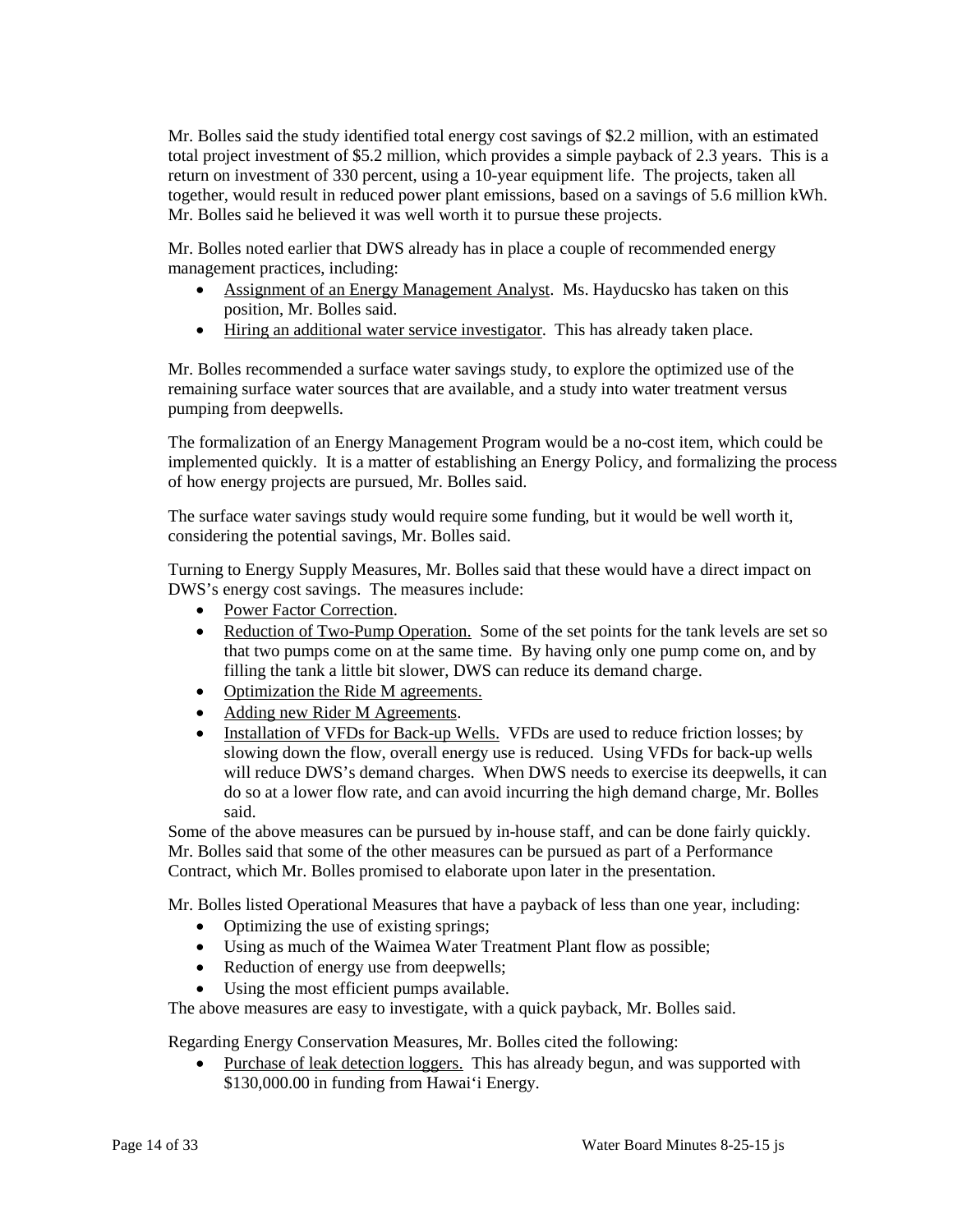- Pump Efficiency Improvements. Mr. Bolles said that this was just a matter of improving efficiency of some of the pumps which have degraded efficiency levels, which were found during the study's field testing.
- Replacement of Cla Valves with Butterfly Valves. This reduces the overall frictional head of the system. This has already been pursued, and it is just a matter of continuing and expanding this program.
- Replacing Flow Meter Strainers. This has already been pursued, and it is just a matter of continuing and expanding this program.
- Downsizing the Haleki'i Well Pump.
- Replacement of the VFD for the Haleki'i Well Pump.

Mr. Bolles identified Future Energy Measures as follows:

- Considering Larger Storage Tanks for New Sites.
- Investigation of Additional Hydro Generation Project.
- Evaluation of Cost Savings for Combining the Pi'ihonua #3 Accounts.

 Charge (PCC) set up the way it is, Mr. Bolles said. The study recommends that DWS **redefine the PCC,** to allow DWS to set up a dedicated energy fund from the savings generated, to pursue **Funding** energy projects has always been a challenge for DWS, especially with the Power Cost new energy projects. This would allow DWS to continually invest in energy projects; it would require additional research to see how a redefinition of the PCC could be done.

 The other recommended avenue for funding is to use Performance Contracts, Mr. Bolles said. contracting is basically packaging the projects and working with a performance contractor to and the savings will pay for the project. The performance contractor arranges for the financing, contracting as a nicely packaged way of pursuing energy-related projects. This is a very fast Performance contracting is a project-delivery method that DWS should consider; performance guarantee the project costs on a fast-track, design-build basis. The savings would be guaranteed, which is typically in the form of a municipal lease, Mr. Bolles said. He described performance method that compiles the projects together, and projects can be done fairly quickly, he said. DWS would be realizing savings very quickly using the performance contract method.

Mr. Bolles recommended the following initiatives:

- Pursue both funding options, to provide DWS with the option to choose the most advantageous approach for each project;
- Formalize the Energy Management Program by developing an Energy Policy, to emphasize the importance of the program to DWS staff;
- Have the Energy Analyst provide updates to the Board on a regular basis;
- • Consider funding for the proposed surface water use evaluation, to provide detailed data to evaluate long-term savings and costs.
- original estimates. This needs to be done, to ensure that the projects provide the savings • Encourage accountability and request measured "real" savings," instead of using the originally intended.

Mr. Elarionoff asked how Mr. Bolles in one word would evaluate DWS's current measures.

 improving efficiency; the challenge now is to raise the bar, to see if DWS can reach an even higher level of efficiency. The study identified a few projects that could be proposed to achieve Mr. Bolles said that DWS has pursued a lot of different ways of reducing energy costs and that level of efficiency, which would put DWS in the top 10 percent of municipalities that Mr. Bolles has encountered in his travels.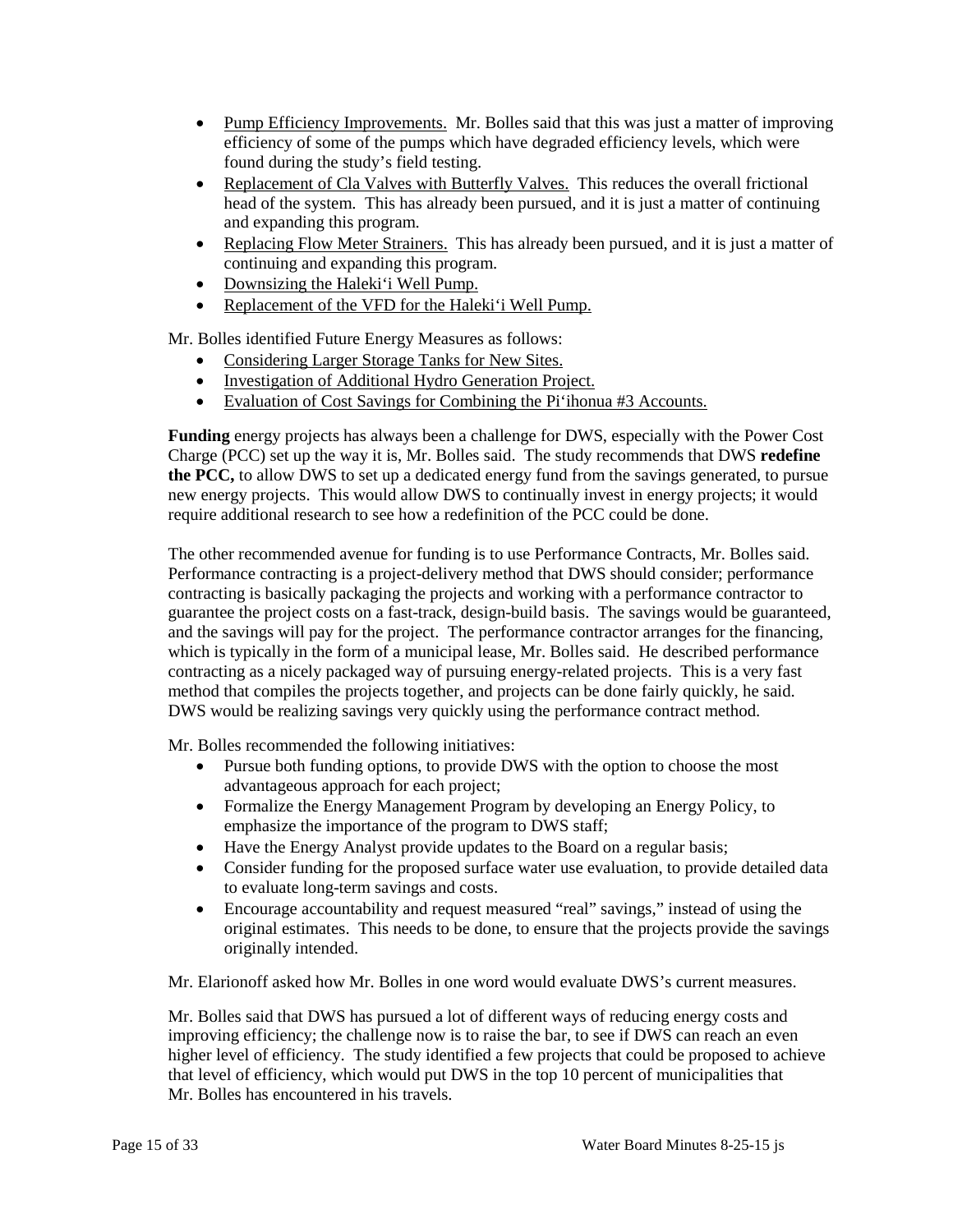Mr. Uyeda said that he thought that HELCO no longer offered Rider M programs for commercial uses, such as wells; instead, HELCO forces commercial projects onto Schedule J or Schedule P.

Mr. Bolles said that Schedules J and P are rate schedules, but Rider M is a separate agreement.

Mr. Uyeda said yes, but HELCO does not allow customers to go into Rider M anymore, and instead forces them on to Schedule P.

 Mr. Bolles said that even if a customer is on Schedule P, the customer can still have a Rider M agreement as part of that.

Mr. Uyeda said that his company had tried that, but they could not get a Rider M agreement.

Mr. Bolles said that he had talked with Mr. Jon Arizumi at HELCO, and Mr. Arizumi indicated that future projects could be brought under the Rider M program.

 Mr. Young agreed, saying that DWS is looking at future projects under Rider M; he did not know why HELCO would say it was not available anymore.

Mr. Uyeda said that he would be interested in hearing more about that.

Mr. Bolles said that Mr. Arizumi had reviewed the study and did not raise any issues regarding the study's recommendations on future Rider M agreements.

 Mr. Uyeda said that his company runs wells, just like DWS. HELCO would not let his company do a Rider M agreement, he said. He noted that his company has seven wells, and an eighth well is being drilled.

Mr. Inaba noted that this was not in the Keauhou Aquifer.

Ms. Lee Loy asked about the recommendation on Page 7 of the presentation, that DWS consider larger storage tanks for new sites. She asked how large those sites are, and asked if there were a formula for upsizing the tanks (for example, to go to a two million-gallon tank, from a one million-gallon tank.)

 of the wells, and the usage of the system, while getting that two- or four-hour window of being able to shut the pump off, and use the capacity of the tank during that time period. Mr. Bolles said that it varies, and the study could not quantify. It is really a matter of the capacity

 Ms. Lee Loy said she just wanted to understand the formula. She said that she is involved in planning matters, and asked if the study took into consideration the type of future growth in the surrounding area.

Mr. Bolles said no, he did not get into that.

 Corporation Counsel, Ms. Lee Loy asked how DWS would change its current PCC formula; she said she thought it was codified in Hawai'i Revised Statutes (HRS). She asked what kind of amendments would be made; she asked whether it would be a DWS administrative policy Ms. Lee Loy asked about the suggestion to redefine the Power Cost Charge (PCC), to allow DWS to set up a dedicated energy fund. Directing her question to the Manager-Chief Engineer or revision or a revision of HRS.

 The Manager-Chief Engineer said that the Department could look at what legal requirements it is bound by. He said that in any case, the Board and the Department would look into how it would be done; he expected that any revision of the rate component would have to go to Public Hearing.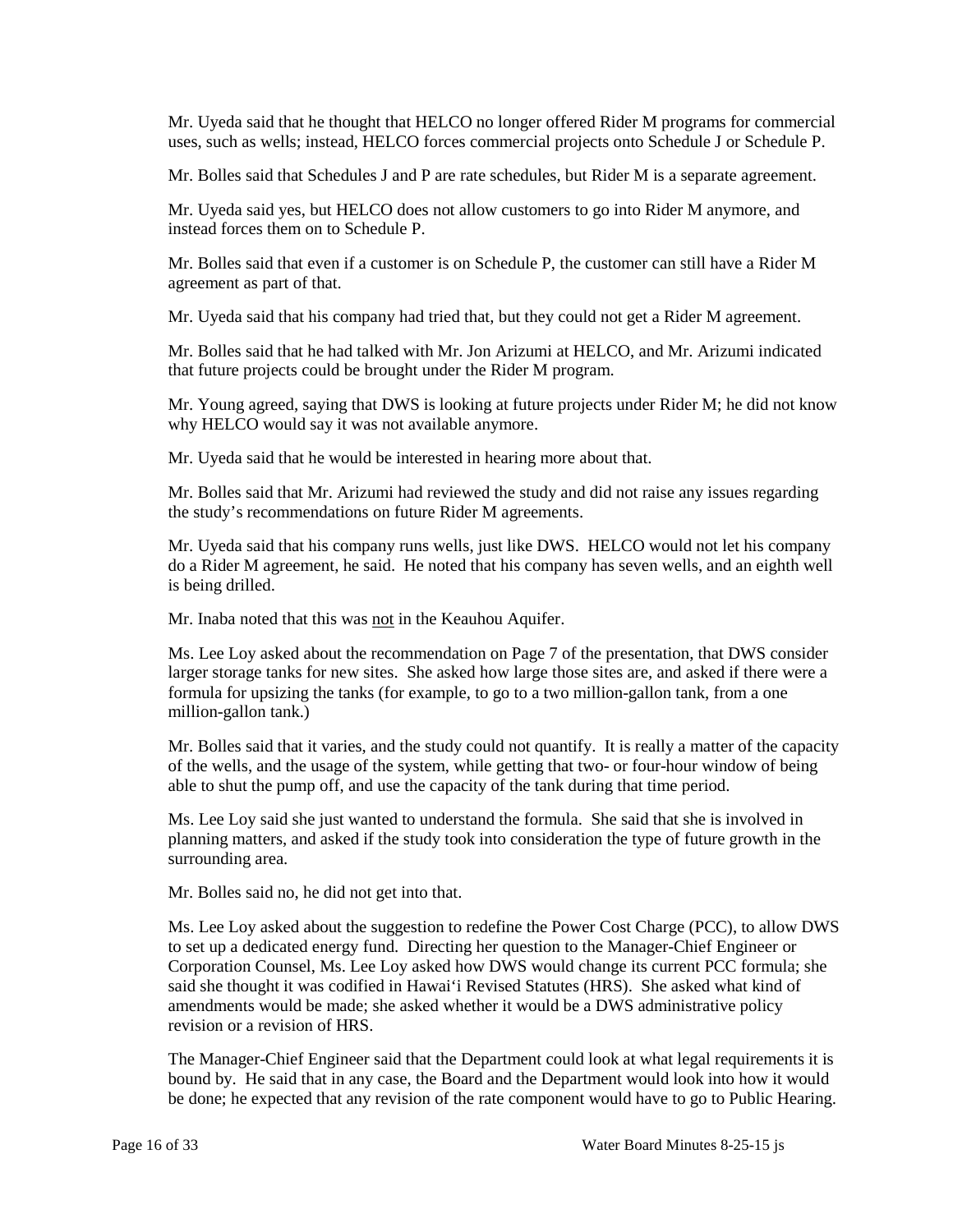He said that the suggestion is that DWS needs to capture some sort of dedicated funding for energy projects.

Ms. Lee Loy said yes, that would enable DWS to become more self-sufficient.

 Maintenance (O&M) funds. He noted that the PCC is linked to the fluctuation from the utility's The Manager-Chief Engineer said that the way the PCC is now, there is really no incentive for DWS to fund energy efficiency projects; all that DWS has is CIP funds and Operations and side, and is just passed on to the customer. If DWS were to put an energy efficiency project on the CIP list, it would take funds away from some other project such as a pipeline replacement, etc. Therefore, DWS needs to look at options that can be pursued to fund energy projects.

 There may be an opportunity there for the Board to open the door to the possibility of other Rule Ms. Lee Loy noted that later on today's Agenda, the Board will discuss the Rule Amendment. changes that need to occur.

 Chairperson Robinson said he was really impressed by the fact that DWS spent \$22 million to pump 17 **billion** gallons of water. He recalled seeing a chart that showed that the average water use per customer in terms of gallons per day was actually decreasing. He asked if that was correct.

 Mr. Takamine said that came out of Ms. Ann Hajnosz's presentation of the water rate study earlier this year.

 cost, because with less usage, there is less pumpage. Consequently, DWS's costs of delivery would be reduced. He noted that the population, meanwhile, continues to grow. He seemed to Chairperson Robinson asked if that decrease in water use could be considered an energy-saving recall that the average use was around 480 gallons per day.

 The Manager-Chief Engineer said he did not recall the exact figure, but Ms. Hajnosz did report the study was \$65,000.00, and there is still quite a bit more that could be done. He noted that but it is something that DWS could pursue. The Manager-Chief Engineer said he would like to pick the brains of his counterparts on Oahu, who are doing some performance contracting. He cost savings to DWS, as the end user, he said. The performance contractor performs the contract that overall consumption had either remained flat or declined slightly. With the population increasing, the consumption per household or per person is decreasing. He noted that the cost of Mr. Bolles had proposed performance contracting. This would be something a bit new for DWS, said his understanding was that the process for performance contracting resembles the RFP (Request for Proposals) process. The process is not cut-and-dried regarding specifications, unlike some other projects. DWS would get some teams to put together their proposals, and the challenge is on the teams to provide cost-saving measures. The teams would benefit by providing at virtually no out-of-pocket cost to DWS; they make their money by taking some of those savings. This is basically a win-win scenario, with DWS currently having no such funding mechanisms earmarked for energy projects. As Mr. Bolles said earlier, the performance contracting projects could be bundled as site-specific projects; this would make it viable for a contractor to pitch it to DWS as a cost-saving enterprise.

Chairperson Robinson asked if the Manager-Chief Engineer could envision this kind of arrangement, whereby a contractor would perform all of these functions together.

The Manager-Chief Engineer said yes, he could.

Chairperson Robinson said this could be put out for bid, and there would be multiple bids.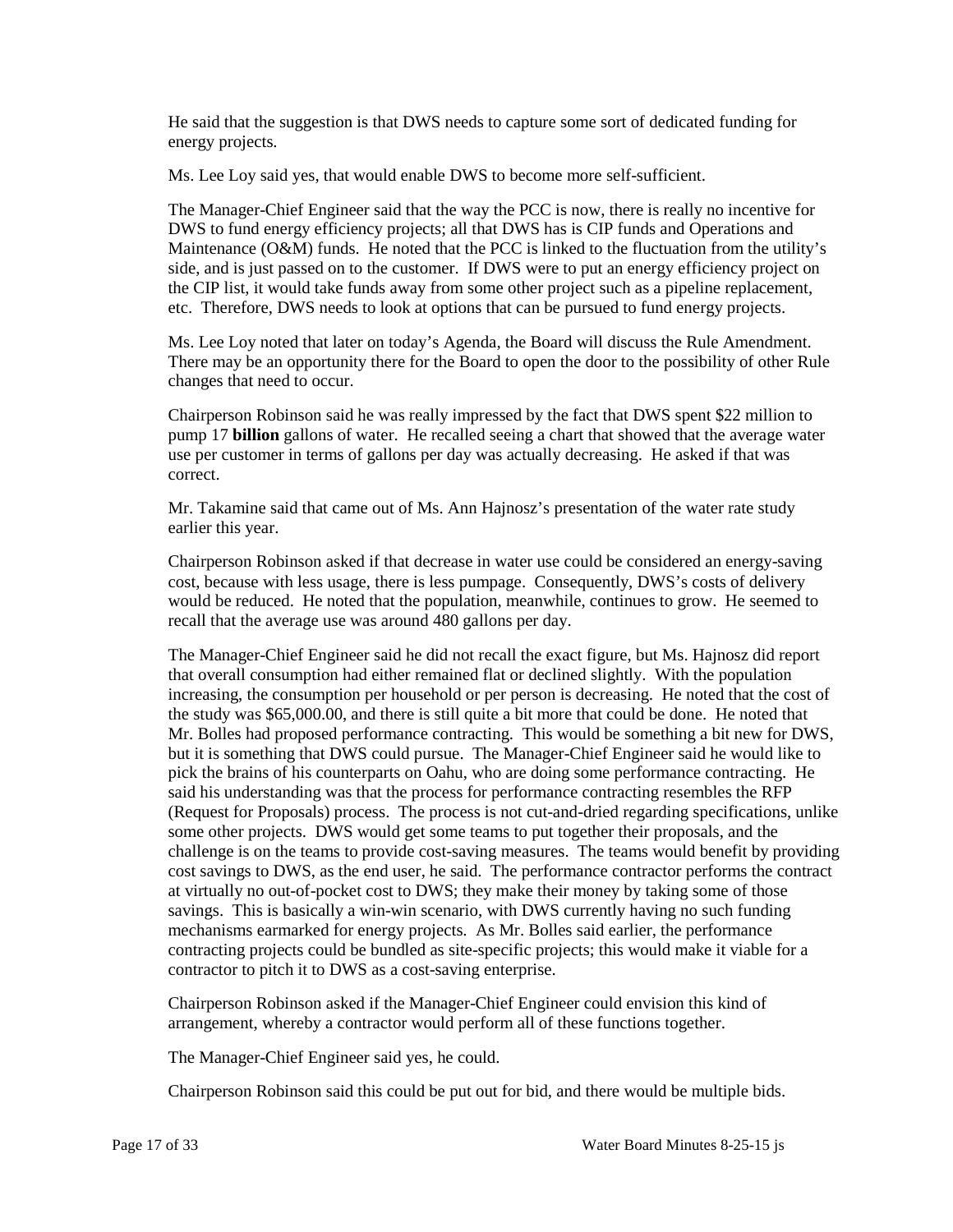The Manager-Chief Engineer said yes, it would be like an RFP-type of procurement.

 by fronting it as a design-build; they are actually the contractor, and they bring in the sub- contractors. The performance contractor arranges the financing, and guarantees the savings; this allows them to do a turn-key project. This has worked well in the past for a lot of municipalities, Mr. Bolles said, citing a project done by the County of Kaua'i on some municipal buildings. Mr. Bolles said that performance contractors are unique in that they are able to do a whole project

Chairperson Robinson asked how the financing for these improvements would work in DWS's case.

 Mr. Bolles said that typically a tax-exempt municipal lease is done; the performance contractors able to support the project with the savings. can provide more details on the options available, but a tax-exempt municipal lease is usually the way it is done. He said a performance contract is very easy to justify, because on one hand, there are the savings that are guaranteed, and on the other hand, the project cost is guaranteed and is turn-key. The financing company sees such a project as fairly straightforward, in terms of being

The Manager-Chief Engineer clarified that the funding does not come from DWS.

Mr. Bolles confirmed that the funding is arranged separately.

Chairperson Robinson said that the returns on investment are incredible.

Mr. Bolles said yes, absolutely.

Chairperson Robinson, turning to Page 6 of the report, said that the first-year annual savings from the recommended Operational Measures were a whopping 18 percent return. He asked what a VFD was.

Mr. Bolles said that it is a Variable Frequency Drive, which helps to slow the pump down.

 Chairperson Robinson said that doing all four of the recommended Operational Measures listed in the report bring very big savings (i.e., \$940,241.00 in first-year annual savings, versus an initial cost of \$156,667.00.)

Mr. Bolles said yes, it is a very good project.

Chairperson Robinson asked if Mr. Bolles had seen this done in other localities, where this degree of savings was realized.

 Mr. Bolles said he absolutely did. The nice part about the report is that a performance contractor, there in the numbers. The performance contractor can see that it is worthwhile for them to invest the time and energy to package the project; this is basically a gift-wrapped project, with all of the DWS's other buildings that the report did not cover. (*He noted that he focused on the pump*  even a contractor who was new to the area, could look at the report and see the opportunities right numbers in place, Mr. Bolles said. The performance contractor would just need to go through and finalize the numbers; the contractor could also expand the scope and do projects on some of *systems for this report*.) DWS could really capture a lot of savings that might be out there, he said. The simplicity of doing all of these things in one contract is pretty nice, Mr. Bolles said.

The Manager-Chief Engineer said that there are advantages that come from being a small utility and a County department. This kind of performance contracting has been done in the State, and there already is an approved list of performance contractors with the State Procurement Office. The beauty of that is that DWS does not need to screen the contractors, he said. The Honolulu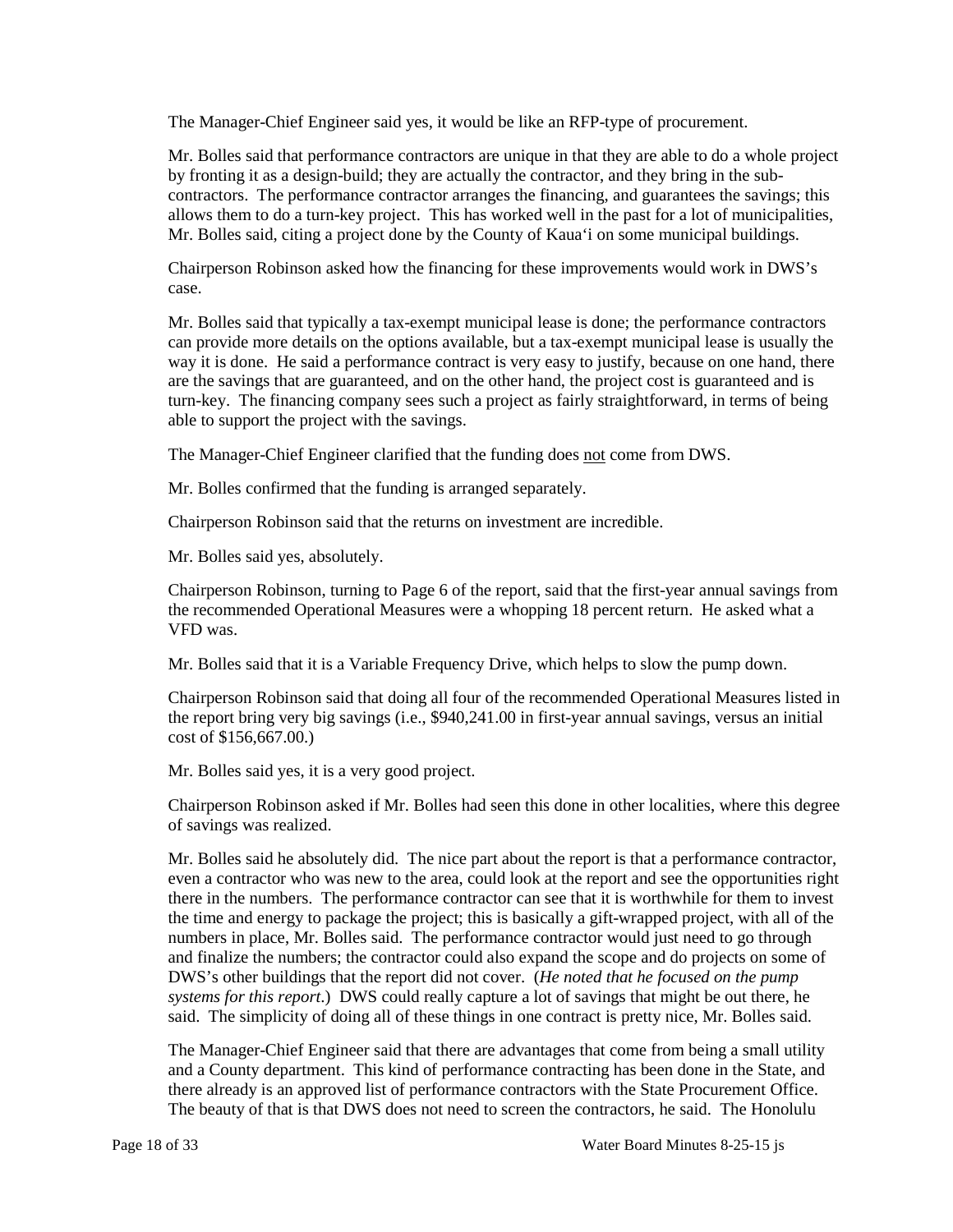said. It is just a matter of DWS taking the first steps, and going forward, the Manager-Chief Board of Water Supply is apparently doing a performance contract right now, so DWS will not be a guinea pig. Performance contracting has been done, and there is a track record of success, he Engineer said.

Chairperson Robinson expressed surprise that there was a list of already-approved performance contractors.

The Manager-Chief Engineer said he did not know exactly who they were, but there is such a list.

 Chairperson Robinson noted that some of the recommended Energy Conservation Measures did Pump promised substantial savings, just by replacing a pump. not have a noteworthy return. However, the recommendation to downsize the Haleki'i Well

 there can be significant savings in making adjustments to how a well is operated. The Haleki'i Mr. Bolles said that there is a million-dollar energy cost to operate some of DWS's wells, and Well Pump presents real possibilities for significant savings, by adjusting the size of the pump and adjusting how the VFD is operated.

Chairperson Robinson said that the hard numbers on the Energy Conservation Measures and Energy Supply Measures show that doing these projects makes all the sense in the world.

Ms. Wilson asked Mr. Bolles how he prioritized his Action Items.

Mr. Bolles said that the numbering of the Action Items do not really represent a prioritization of the projects; it was more of a progression of how the projects were identified in the report. It would be tempting to just pick the really fast payback projects, but the comprehensive approach would be to combine the fast-payback projects with the long-payback projects. In that way, DWS would get a better package of improvements for overall efficiency. He reiterated that he did not prioritize the projects.

 Chairperson Robinson asked the Manager-Chief Engineer whether DWS would want to contract out for the actual, hard improvements that are recommended here.

The Manager-Chief Engineer said definitely so. He said he had just been signaling to Mr. Young that the Haleki'i project is something that DWS should take a look at. Among the recommendations was to hire an Energy Management Analyst, he said, and Ms. Hayducsko was hired to do both civil engineering duties and the energy management portfolio. DWS intends to do quarterly energy updates, he said. DWS will definitely pursue some of these recommended projects, the Manager-Chief Engineer said.

Chairperson Robinson asked whether DWS would look at them project by project by project, or wrap them all up in one contract.

 Mr. Bolles's scope was admittedly limited, with a budget of only \$65,000.00 to look at DWS's does a more in-depth audit for their RFP, looking deeply into equipment, savings, etc. The performance contractor can throw in sweeteners like LED fixtures for the utility's buildings, or photovoltaic panels for the parking lot. The performance contractors seeking DWS's business the Department and the Board. This would not be like a competitive sealed bid, where DWS The Manager-Chief Engineer said DWS would do both. Some of the short-payback projects like Haleki'i can be looked at on an individual basis. Longer-term payback projects, along with smaller-scope projects, can perhaps be bundled in a performance contract. He noted that entire operations. The Manager-Chief Engineer said he understood that a performance contractor will come up with a more enhanced, robust audit, and offer a proposal with guaranteed savings to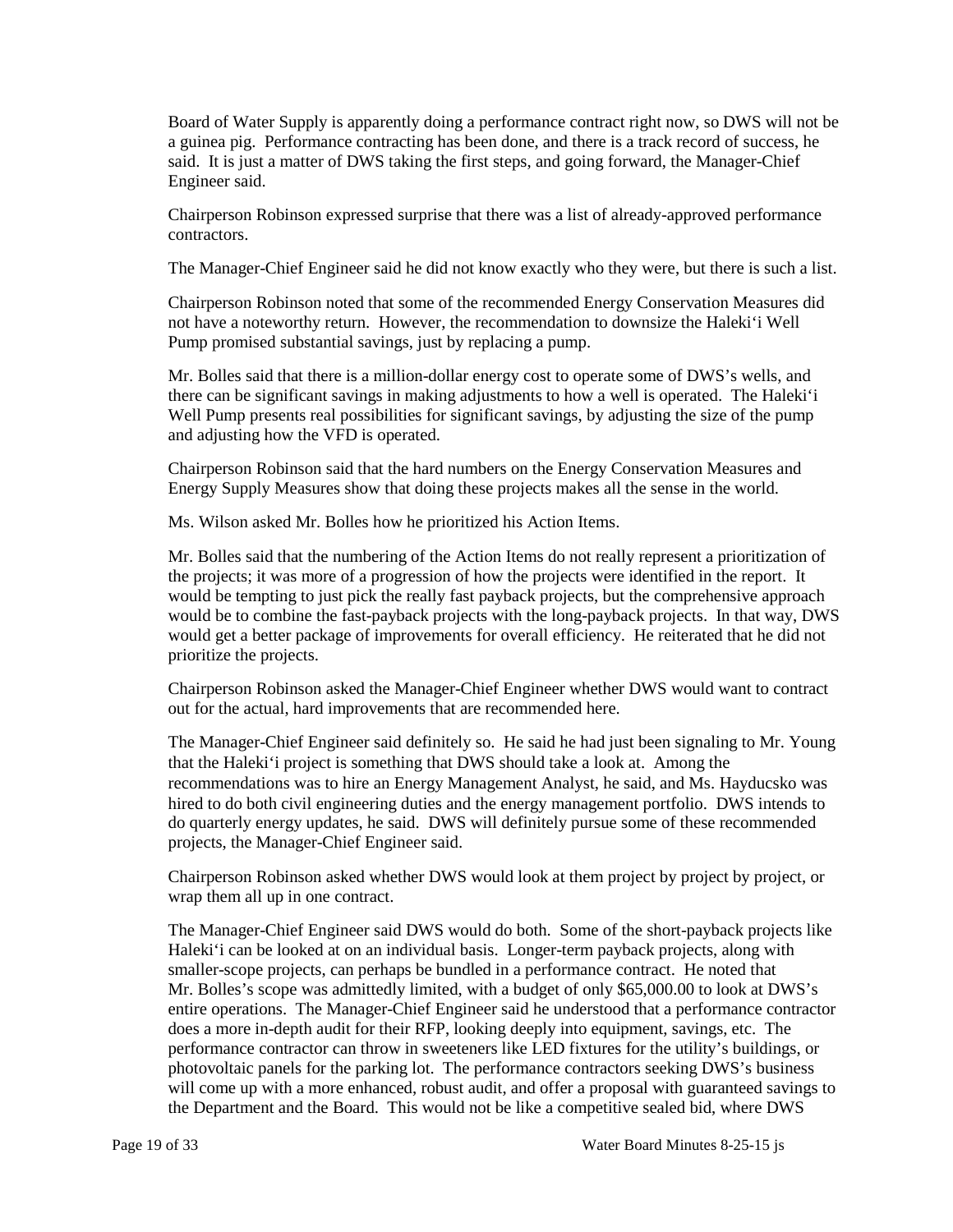would be forced to take the lowest bid, he said. With an RFP, there are other criteria that can be used, besides just cost alone; there can be things like guaranteed savings, warranty offers, training, etc. Performance contracting will be a new thing for DWS, and it was time that the Department took a look at it, the Manager-Chief Engineer said.

Mr. Elarionoff asked where Mr. Bolles's company was based.

Mr. Bolles said he was based in New Hampshire.

 report. He said he was serious in asking this, because he was trying to find out what qualified Mr. Bolles to fly all the way over to tell the Board what can be done better. Mr. Elarionoff asked Mr. Bolles why Mr. Elarionoff should believe what Mr. Bolles put in his

 Mr. Bolles explained that all he does is do energy evaluation work, looking at water and analysts. He said that he also worked with the United Nations on a regular basis, doing projects in other countries as far as helping them establish energy management projects. This is basically that performance contractors can add to, providing more detailed information. He said that he wastewater facilities, municipalities, etc. He said he has been doing this for 20 years throughout the United States and overseas, as one of 12 Department of Energy-certified pump system what Mr. Bolles focuses on. Performance contractors also hire Mr. Bolles to do more detailed evaluation and packaging of performance contract projects. Mr. Bolles said that he tried to bring the DWS evaluation to a certain level, within the budget constraints; it will provide a framework believed that DWS was set up here for that next step.

The Manager-Chief Engineer noted that Mr. Bolles had communicated with HELCO, and had included their rate schedules in the DWS evaluation.

 based on real numbers, based on HELCO's rates. He noted that he had worked with DWS since Mr. Bolles confirmed that he had done this, to make sure that all of the recommendations were 1998 or 1999 on previous evaluations, so he is familiar with DWS's system and staff.

Chairperson Robinson asked Mr. Bolles if he was an engineer.

Mr. Bolles confirmed this.

Chairperson Robinson thanked Hawai'i Energy for funding the DWS evaluation.

## D. **MATERIAL BID NO. 2015-05, FURNISHING AND DELIVERING SPARE DEEPWELL PUMP AND MOTOR SETS FOR WAIMEA DEEPWELL, KEAHUOLŪ #1 DEEPWELL, AND PI'IHONUA #1 DEEPWELL C FOR THE DEPARTMENT OF WATER SUPPLY:**

Bids were received and opened on August 13, 2015, at 1:30 p.m., and the following are the bid results. All Sections are established price agreements for materials.

| <b>SECTION</b> | <b>DESCRIPTION</b>      | <b>Beylik Drilling and</b><br><b>Pump Service, Inc.</b> | <b>Derrick's Well Drilling</b><br>and Pump Services, LLC |
|----------------|-------------------------|---------------------------------------------------------|----------------------------------------------------------|
|                | <b>WAIMEA DEEPWELL</b>  | \$647,000                                               | No Bid                                                   |
| ↑              | KEAHUOLŪ #1 DEEPWELL    | \$542,000                                               | \$161,239                                                |
|                | PI'IHONUA #1 DEEPWELL C | \$155,000                                               | \$165,279                                                |

The estimated cost for the various pump and motor sets were as follows:

- Waimea Deepwell: \$380,000
- Keahuolū #1 Deepwell:  $$160,000$
- Pi'ihonua #1 Deepwell C: \$160,000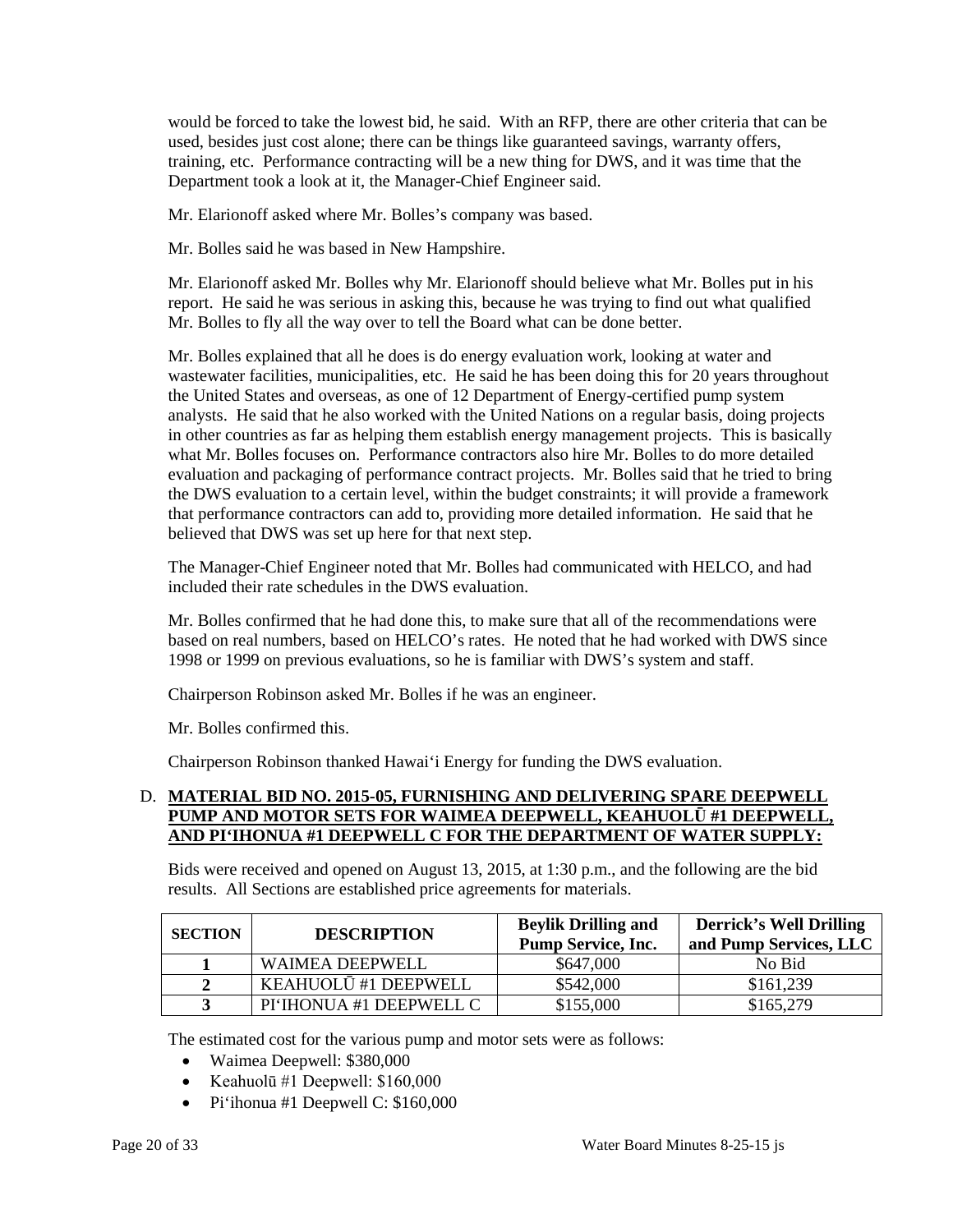The Manager-Chief Engineer recommended that the Board award the contract to the following bidders for MATERIAL BID NO. 2015-05, FURNISHING AND DELIVERING SPARE SUPPLY, by Sections to the following for the amounts shown above, and that either the DEEPWEEL PUMP AND MOTOR SETS FOR WAIMEA DEEPWELL, KEAHUOLŪ #1 DEEPWELL, AND PI'IHONUA #1 DEEPWELL C FOR THE DEPARTMENT OF WATER Chairperson of the Vice-Chairperson be authorized to sign the contract(s), subject to review as to form and legality of the contract(s) by Corporation Counsel.

## **Section 2 – Keahuolū #1 Deepwell to Derrick's Well Drilling and Pump Services, LLC.**

# **Section 3 – Pi'ihonua #1 Deepwell C to Beylik Drilling and Pump Service, Inc.**

The Manager-Chief Engineer recommended that the Board not award Section 1 – Waimea Deepwell, due to the high cost of the bid. Staff will seek alternate methods of procurement, in accordance with procurement rules.

MOTION: Ms. Lee Loy moved to approve; seconded by Mr. Takamine.

 estimated cost, and DWS recommends award to the lowest responsible bidder for those Sections. The Manager-Chief Engineer noted that the low bids for Sections 2 and 3 fell within the However, the sole bid for Section 1 did not fall within the estimated cost, so DWS has the option to either enter into direct negotiations, or to solicit alternative methods of procurement, he said.

Mr. Uyeda asked if the cost for Sections 2 and 3 included the push-pull.

The Manager-Chief Engineer said no, this is just a spare pump and motor.

Mr. Uyeda asked how many working days it would take to have the equipment delivered.

The Manager-Chief Engineer said it would be 420 days for delivery on the Waimea equipment.

Mr. Takamoto said it was 240 days for Keahuolū, and 150 days for Pi'ihonua.

 Mr. Elarionoff said he was really bothered by the fact that only one person bid on Section 1, and bids on Section 2, which had such a wide difference in price. He asked if anyone knew why; he by the fact that the price was so much higher than the estimated cost. He was also bothered the also asked if this was the one bidder's way of passing up the bid.

 motor, SME, he noted. Mr. Young said that in Sections 1 and 2, Beylik was bidding on a Byron-Jackson pump and motor, the Cadillac of its class. Beylik had the opportunity to bid on the alternative brand of

Mr. Takamoto said that the alternative pump brand was National Pump.

 estimated cost while using the Cadillac brand for its bid. Mr. Elarionoff asked whether DWS would have been pleased if Beylik had come within the

 specifications, and if it was the SME that was the low bid, DWS would have awarded that. It Mr. Young said that it really comes down to pricing. The bid would have to meet the would be very unlikely that the much pricier Byron-Jackson pump and motor would have been the low bid.

Mr. Elarionoff asked why Beylik used the Byron-Jackson.

Mr. Young said he said it was unusual; he did not know the reason.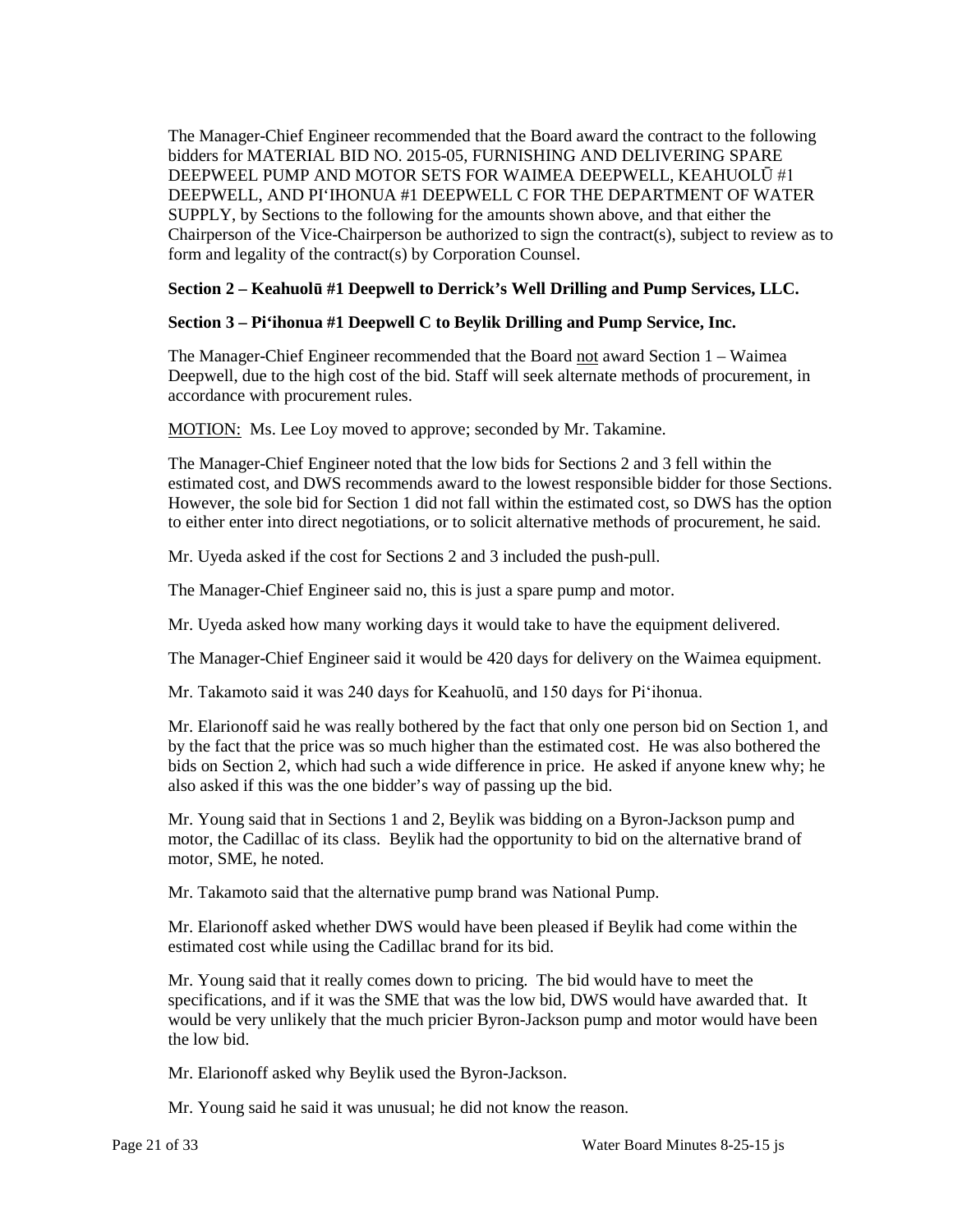Mr. Balog asked how long the life span of the Byron-Jackson was, versus the SME. He said that if the lifespan was three times more, DWS should probably buy *that* pump.

 Mr. Young said that DWS has a few SMEs in use, and they are doing fine. He did not have any have seven to 10 years. Right now, DWS is getting at least two or three years' of service life long-term data to compare the life spans of the two brands. Ideally, DWS would love to have the Byron-Jackson, but its price was really high: about \$500,000.00 for a pump and motor. The SMEs have had a life span *so far* of two to three years, whereas the typical Byron-Jackson might from the SMEs, but the long-term data is not yet available.

Mr. Balog asked if the manufacturer provides that kind of data.

Mr. Young said no, nobody is going to provide that kind of data.

 Each hole has had different characteristics. To answer Mr. Balog's question, he said that he did not anticipate one piece of equipment to have three times the life span of another piece of The Manager-Chief Engineer agreed, and said that every down-hole situation is different, and the alignment of the hole is going to be different, and the head that it is pumping will also vary, etc. equipment – not on that order of magnitude, in any case.

 not get spare pumps and motors. He asked if it is DWS policy to get spare pumps for the Mr. Uyeda asked what determines which wells get a spare pump and motor, while other wells do majority of the well sites.

 there was no redundancy in the system, i.e., where that well was the only well serving the area, or stored on hand is that typically, the warranty runs out, so DWS does not want to have spares for everything. That is the balance that the Department is trying to find, the Manager-Chief Engineer The Manager-Chief Engineer said no, DWS does not have the luxury of having an unlimited source of funds. He asked Operations staff to prioritize which well sites should have spares. One of the factors was facilities that a certain pump and motor could fit. One criteria was wells where a well whose pump and motor had not been replaced in a while. He cited Haleki'i Well, saying that if that well went down, Kona Hospital would not have water. The downside of having spares said.

 Mr. Young said that DWS looks at the size of the service area that the well serves, and the a few 600-horsepower motors, citing Haleki'i and Hualālai wells. DWS is not keen to have a lot of inventory, for fear that the warranty will run out and cost DWS money to service the Department also looks at whether a motor could be used elsewhere. He noted that DWS has quite equipment. The Department is trying to avoid any potential emergency by having a pump and motor on hand. Medical facilities like Kona Hospital, Hilo Hospital, etc., are where DWS makes sure that it has back-ups. There are a lot of criteria, but the Department is trying to prioritize, he said.

Mr. Balog asked why DWS is not buying equipment directly from the manufacturer, and is instead buying it from drilling companies.

 DWS to go through their dealer. The dealer, it turns out, is the drilling company. It is a lot easier Mr. Young said that DWS would like to buy directly from the manufacturers, but they always tell for the manufacturers to go through the local dealers, who are the drilling companies. He said he wished that DWS could buy directly from the manufacturers, which would save DWS money on the middle man.

Mr. Balog said that was why he asked the question.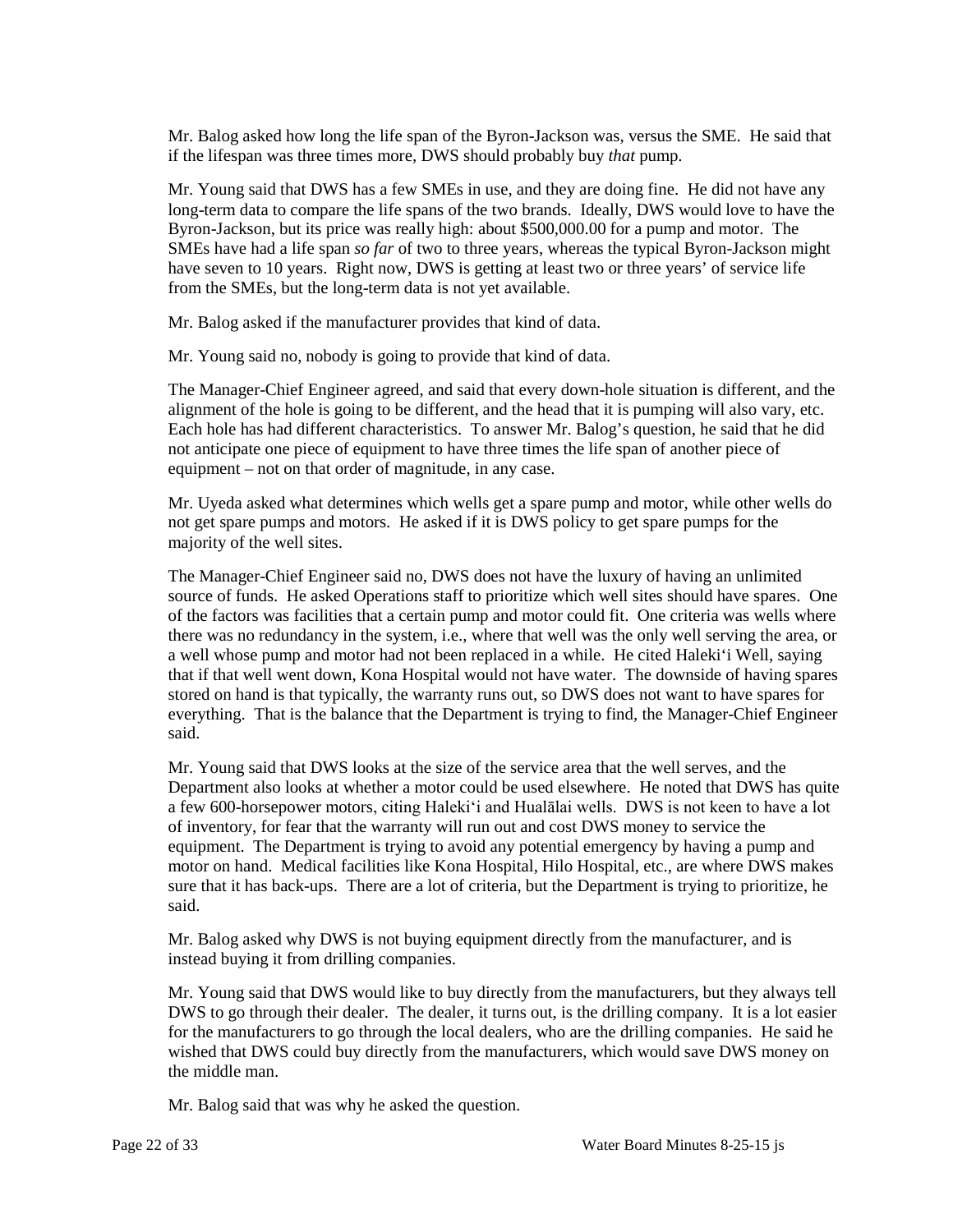Mr. Young said that he is always trying to do things more cheaply, whenever he can.

Mr. Elarionoff asked why there was such a difference between the two prices on the Section 2 bid.

 other bidder was using the SME. Mr. Young said he was pretty sure that was because one bidder was using the Byron-Jackson, and

Mr. Elarionoff asked what happened on Section 1.

Mr. Young said he did not know why Derrick's did not bid on that one.

Mr. Elarionoff asked why Beylik's bid was so much higher than the estimated cost.

Mr. Young said that the Department initially thought that Beylik would bid using the SME, but they apparently bid the Cadillac, the Byron-Jackson.

Mr. Takamine asked if Beylik would be a factory-authorized dealer for Byron-Jackson, meaning that nobody else can supply that product.

Mr. Young said that was correct; Beylik is the sole dealer here.

Mr. Takamine said that was why DWS cannot specify the equipment brand.

 can do it; it is just a matter of getting that core. Mr. Young said that once DWS gets the motor, the Department can rebuild it and then anybody

Mr. Takamine said that if DWS were to specify Byron-Jackson, then DWS would basically have only one bidder.

 jobs like Ocean View. He said that the contractors had to take the good with bad; he likened it to Chairperson Robinson said he was bothered by how DWS appears to be held hostage by two bidders. It seems that Beylik and Derrick's are the only two bidders that DWS has. If they do not want a job, such as at Ocean View, they simply do not bid, he said. He asked how DWS could get a bigger pool of bidders, and asked if DWS could strong-arm the drilling companies to take buying a pool of mortgages, whereby one gets the good ones and the bad ones, but one gets them all together.

Mr. Balog asked if DWS could wrap the bids into one package.

 The Manager-Chief Engineer said yes, the Department could get a bit more creative in its thinking, by putting together several jobs. DWS's challenge is that it is hand-cuffed by driller, Water Resources International, has chosen not to bid on these repair jobs, and it is only bidding on drilling holes. In the absence of responsive bidders, DWS's only option is to resort to parties, and encourage them to provide quotes. However, DWS cannot force them, he said. Procurement Law requirements. He speculated that the shortage of bidders could be a matter of economics; DWS heard of a potential start-up, but that has not happened yet. The third major direct negotiations. He expressed hope that DWS can communicate with one or two of the

 Chairperson Robinson said that DWS will be looking for alternative methods of procurement for the Waimea and Ocean View jobs. He asked whether DWS could explore if there are other contractors besides Beylik and Derrick's.

The Manager-Chief Engineer said yes, DWS can see if there are others.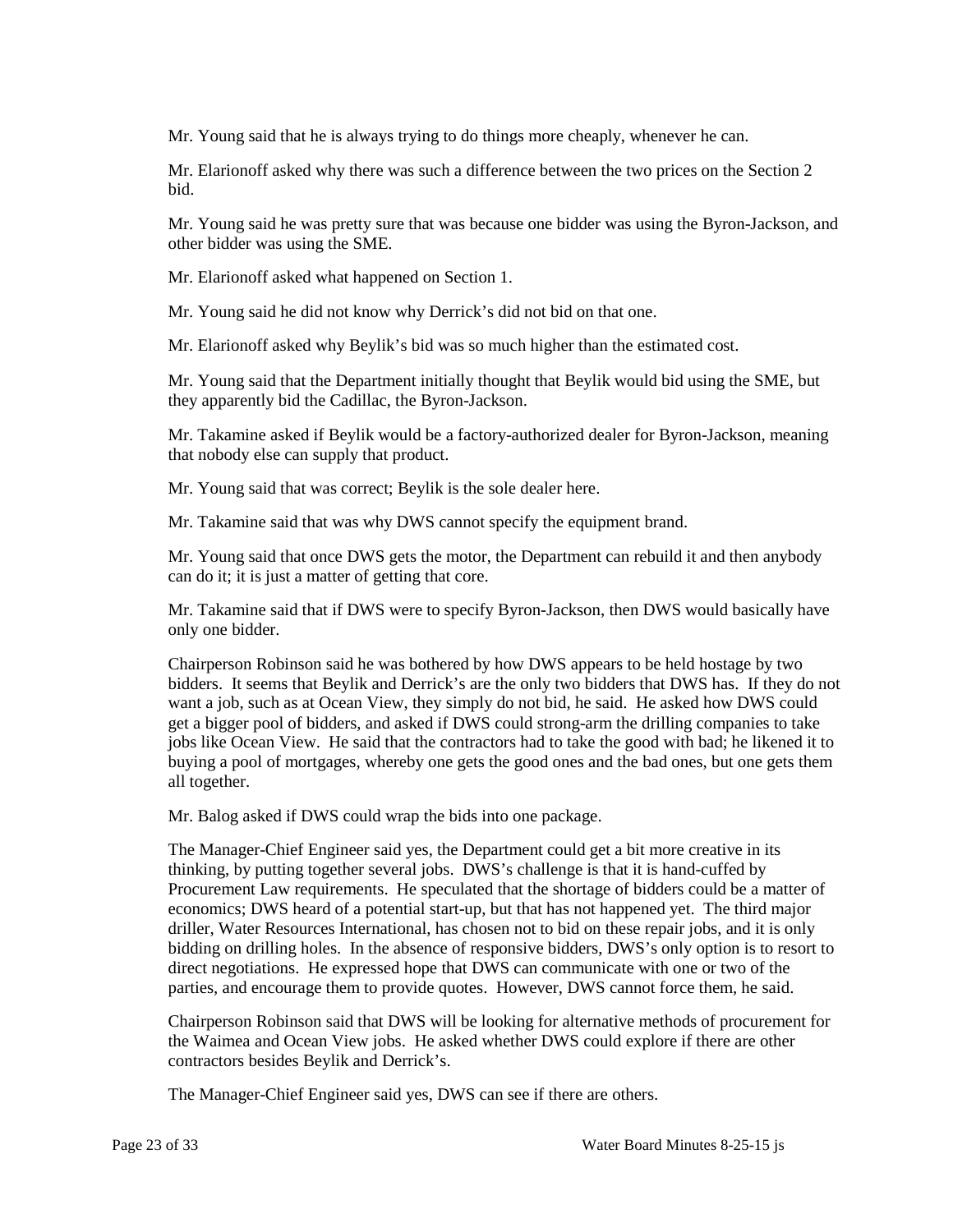costs \$10,000.00 one-way. With a \$20,000.00 round-trip involved, contractors from Oahu would have a hard time competing; they would also have to have personnel here. That narrows the pool Mr. Young said there are other drilling companies, but the business calls for a big investment in equipment. The drilling rigs are very expensive, and moving the rigs from one island to another of drillers out there, he said.

The Manager-Chief Engineer said that the Department will see if it can do direct negotiations to see if somebody will decide to make the investment in doing business here.

ACTION: Motion carried unanimously by voice vote.

# E. **UPDATE RE: NATIONAL PARKS SERVICE'S PETITION TO DESIGNATE KEAUHOU AQUIFER AS A GROUND WATER MANAGEMENT AREA:**

 (CWRM) came to Kona for their August 17, 2015, meeting. DWS staff shared the County's by the Department of Hawaiian Home Lands (DHHL) for a reservation of 3.398 million gallons The Manager-Chief Engineer said that the Commission on Water Resource Management Water Use and Development Plan (WUDP) update. Among the other Action Items was a request per day (GPD) of water from the Keauhou Aquifer System Area.

Chairperson Robinson said that the Manager-Chief Engineer performed excellently.

 Petition for Declaratory Order asking if CWRM could designate an area smaller than the entire Keauhou Aquifer. CWRM approved DWS's WUDP update, preliminarily, and wants to see Phase 2 of the update before the Commission gives its unconditional approval. The bottom line is component. That effort will be a bit difficult to quantify, because of the lack of quantifiable  that. **There was no decision on the overall petition** to designate the entire Keauhou Aquifer, the Manager-Chief Engineer said. The Manager-Chief Engineer said that CWRM decided to deny the National Parks Service's that DWS has now gotten approval to proceed with the time extension in order to provide CWRM with a scope of work for Phase 2. Phase 2 will include some source development strategies, i.e., to indicate where DWS plans to put new wells; Phase 2 will also include a non-consumptive use information available on Traditional and Customary Practices using ground water, where and what amount of ground water is used in such practices, etc. There really is no such information available, the Manager-Chief Engineer said. DWS is anticipating some kind of outreach effort on

 Ms. Lee Loy praised the Manager-Chief Engineer and the DWS staff for their masterful presentation at the CWRM meeting; everybody brought their "A" game. She cited the astute unfortunately, the explanation was over the heads of some of those present. She noted the collegial relationship between DWS and CWRM staff. She asked the Manager-Chief Engineer for clarification regarding the denial of the Petition for Declaratory Order to designate a smaller portion of the Keauhou area. She said that her understanding was that this process arose through She wondered if the parties are holding their respective positions until DWS completes its explanation of DWS's long-range plans for water, relating the plans to build-out scenarios, but mediation; she asked if DWS had gotten any indication on whether mediation would continue. Phase 2 of the WUDP update.

 He noted that in December 2014, CWRM issued a Preliminary Order directing the National Parks such meetings in March, and a clean-up event in April in which the County participated at the The Manager-Chief Engineer said that he had not heard anything specific about mediation talks. Service (NPS) and the County to meet to discuss alternative paths to designation. There were two Kaloko-Honokōhau Historical National Park. However, since then, no formal mediation meetings have taken place. The Board's special attorney, Mr. Ben Kudo, offered to CWRM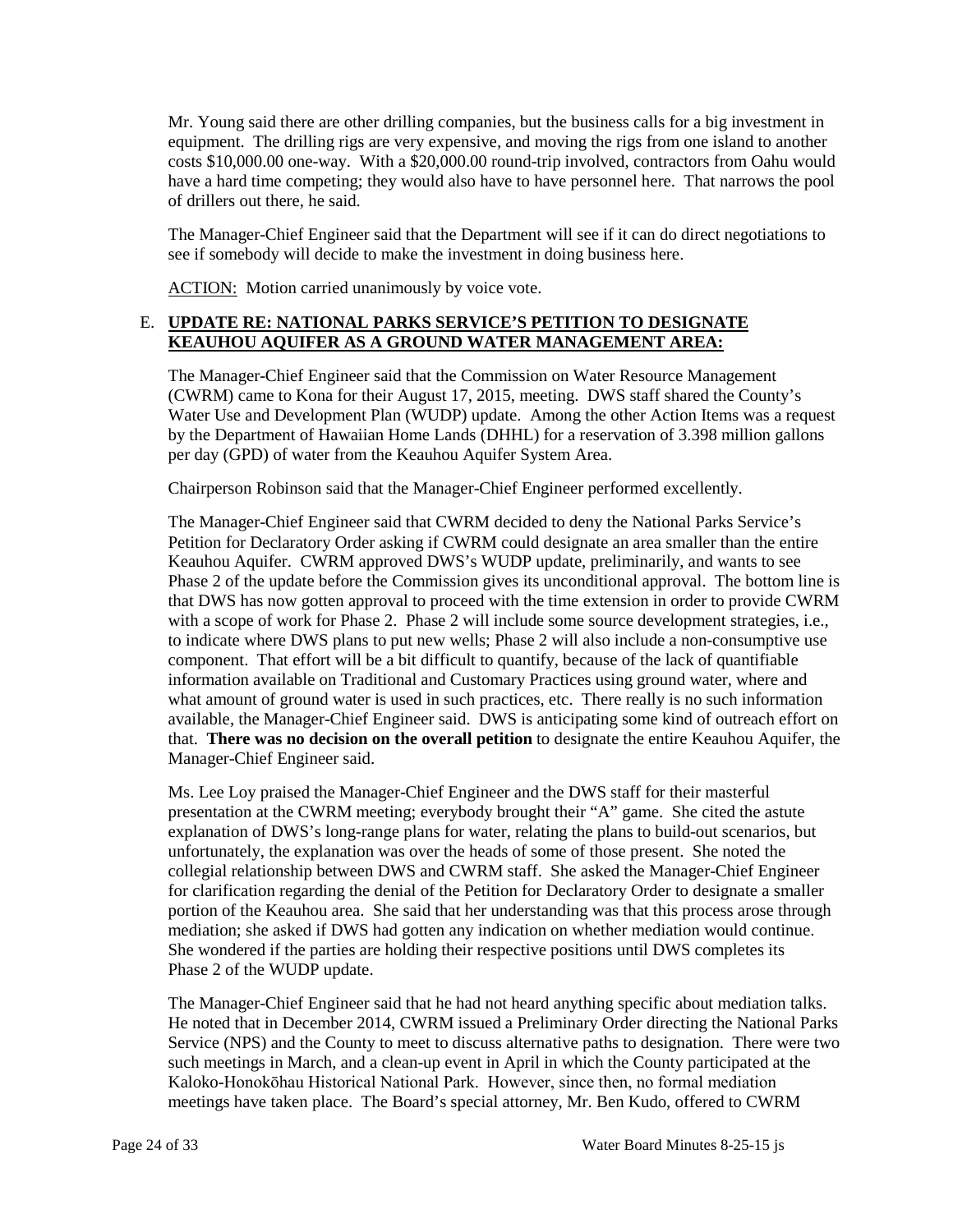another alternative, citing a provision in the HRS for CWRM to resolve disputes. Mr. Kudo's anyone with a vested interest in that area, such as land owners, etc., be part of this dispute seconded, but the recommendation did not pan out in formal discussion or action. However, the CWRM Board as a result voted to deny the NPS Petition for Declaratory Order. Therefore, it plan to huddle with the Mayor's Office and the Planning Department to see what the County recommendation to CWRM was to utilize that option available to them, to have their staff come up with a reduced area for consideration. He also recommended that all of the parties, including resolution. Commissioner Milton Pavao liked that idea, and Commissioner Kamana Beamer remains to be seen whether CWRM will pursue the dispute resolution option down the road, the Manager-Chief Engineer said. While there is no indication of mediation right now, DWS does wants to do, going forward. He thanked Ms. Lee Loy and the Board for their support.

 Chairperson Robinson asked what amount of water that DHHL had sought for its reservation in the Keauhou Aquifer.

The Manager-Chief Engineer said they were asking for 3.398 million GPD.

Chairperson Robinson asked if that was approved.

The Manager-Chief Engineer confirmed this.

 Chairperson Robinson said the discussion at the CWRM took so many twists and turns, that it was difficult to follow; it was not clear to him whether the DHHL request ever got approved.

 Ms. Lee Loy, who attended the meeting, said that the reservation was folded into DWS's WUDP update; those numbers are all there as far as full build-out scenarios. The numbers were not 20 year horizon projections.

 empty service laterals, DHHL reservations, etc. There was no time frame or time horizon The Manager-Chief Engineer said yes, that was everything that DWS knows of, including some level of approval on State Land use, County zoning, water commitments, developer agreements, assigned to the graph that showed 28 million GPD for full build-out, he said.

 Chairperson Robinson agreed that the development community understands that while a considerably. That concept seemed to be a difficult concept for some of the CWRM Board to development may be permitted, it may never be built, or the development may be reduced grasp, he said.

The Manager-Chief Engineer said DWS's approach was to present three methods of projection:

- • Full build-out, based on what DWS calls "*anticipated water demand*," which dovetails with CWRM's definition of "authorized planned use;"
- Full build-out of County zoning;
- Projections based on population growth.

 He noted that people do not just do unlimited development, to full capacity, all at once. For this reason, DWS gave the CWRM Board those three projection methods to consider.

## F. **EXECUTIVE SESSION RE: NATIONAL PARKS SERVICE'S PETITION TO DESIGNATE KEAUHOU AQUIFER AS A GROUND WATER MANAGEMENT AREA:**

*No Executive Session was held.*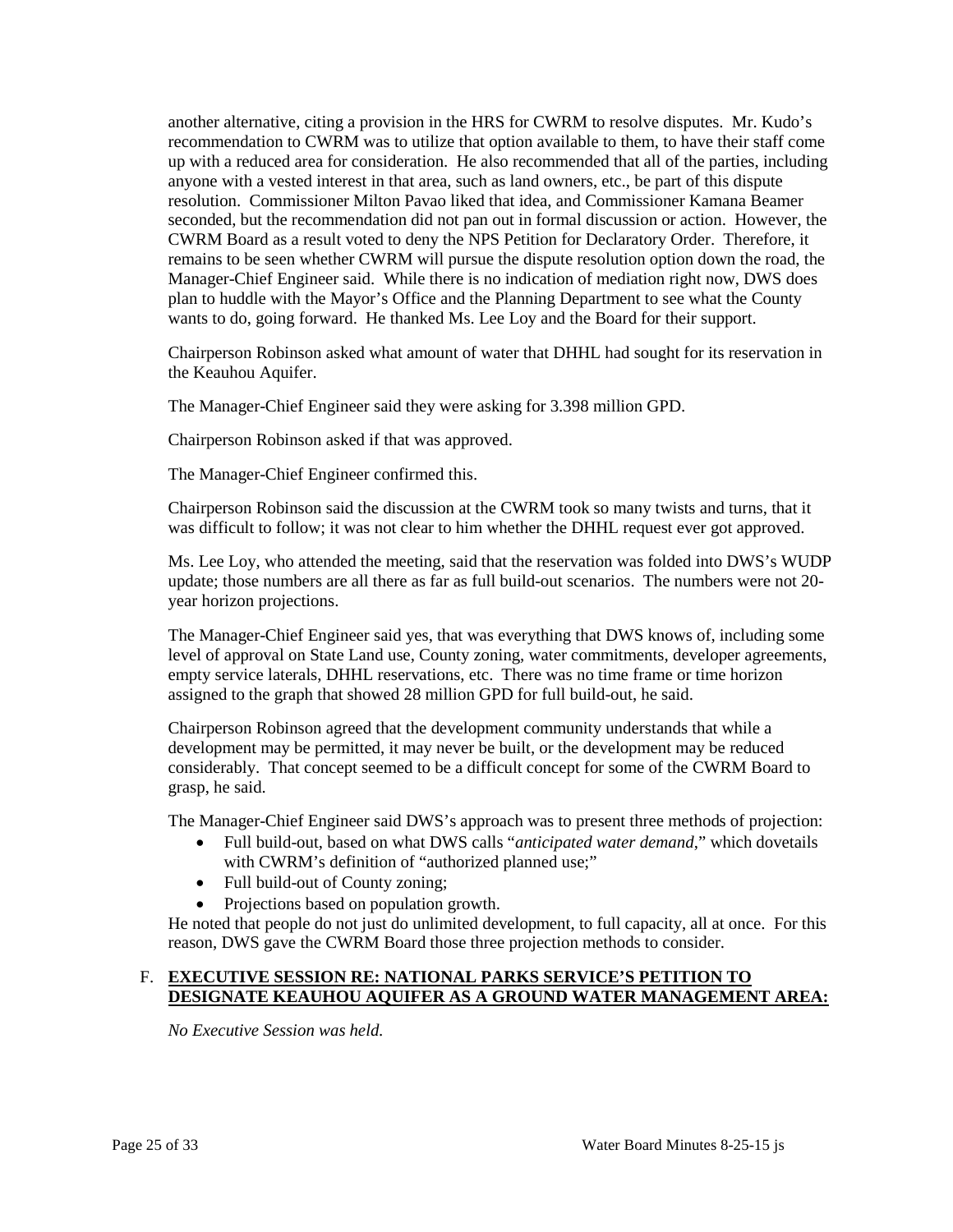# G. DISCUSSION OF AMENDING RULES AND REGULATIONS REGARDING PLACING **RESPONSIBILITY WITH PROPERTY OWNERS FOR TENANTS' DELINQUENT BILLS:**

 Ms. Lee Loy provided some background for the Board on the work on the Rule Amendments thus met months ago to address the Rule Amendments, whose impetus was the large glut of unpaid feeling strongly that a re-definition would help close the gap on who was responsible for paying last week, and asked the Board to review them and provide comments. Ms. Self is also reviewing Department of Environmental Management (DEM), as DEM moves through their own Rule far. Ms. Lee Loy, Chairperson Robinson and then-Deputy Corporation Counsel Kathy Garson water bills. Their sub-committee looked at refining the definition of "applicant" in the Rules, the water bill. Ms. Lee Loy noted that the Board had only just gotten the draft Rule Amendments the draft Rule Amendments, and would like to use them as a conversation starter with the Amendments for their Waste Water Division. The two departments are looking to dovetail each other's Rules regarding water/sewer bills.

 Ms. Self noted that the County Council had passed an Ordinance to allow the Director of DEM to request that DWS shut off the water for delinquent sewer bills. DWS needs to see what Rule Amendments that DEM is going to do, but DWS's Rule Amendments in this regard will be less of a change than DEM's Rule Amendments, she said. That is because DEM will be responsible DWS's Manager-Chief Engineer gets the request from the DEM Director to shut off the water. It should not be that much of a Rule change for DWS, Ms. Self said. for pretty much everything; DWS will have to have something in its Rules that indicates that

 Ms. Lee Loy said that she is wide open to any suggestions or comments; she believes that there is still a lot more input to take in. At some point, the two Departments will need to collaborate with each other.

 Chairperson Robinson agreed, saying that in his experience, in many locales, the Water Department and the Environmental Management Department are one and the same department. Because DWS and DEM are two separate Departments, DWS has to cross over, which brings the County Council into play.

 Ms. Self said that it is helpful for the County as a whole to have DWS's help, because DWS has a customer in all likelihood will come in and pay the water bill to prevent shut-off. DEM does not have that kind of authority as it stands now – DEM cannot shut off the sewer service for lack of payment. Therefore, the threat of a water shut-off is a big hammer, Ms. Self said. lot of power. If DWS gives a customer notice that their water is going to be shut off, the

 shut-off, to provide DEM with a tool to assist their financial situation. However, DWS was on time, would get the water shut-off due to a sewer bill delinquency. He gave the scenario of an DEM Director, and staff, he said. The Manager-Chief Engineer said his understanding was that all of the administration of a sewer-related shut-off, even up to the point of being contested, The Manager-Chief Engineer said that his understanding was that this was not an overnight process. DEM did approach the Board for assistance, and the Board decided to assist with water concerned about situations where a good DWS customer, i.e., someone who paid their water bills irate customer confronting DWS staff for a sewer bill-related delinquency that led to shut-off. There are a number of challenges like these that were discussed among DWS management, the would be handled by DEM and its Environmental Management Commission. Only once that process has been gone through and the shut-off is deemed to be warranted, would DWS provide that shut-off. It would be DEM's collections clerk who would deal with the customer, including on the day of shut-off, he said. His understanding was that DWS staff would only be there to turn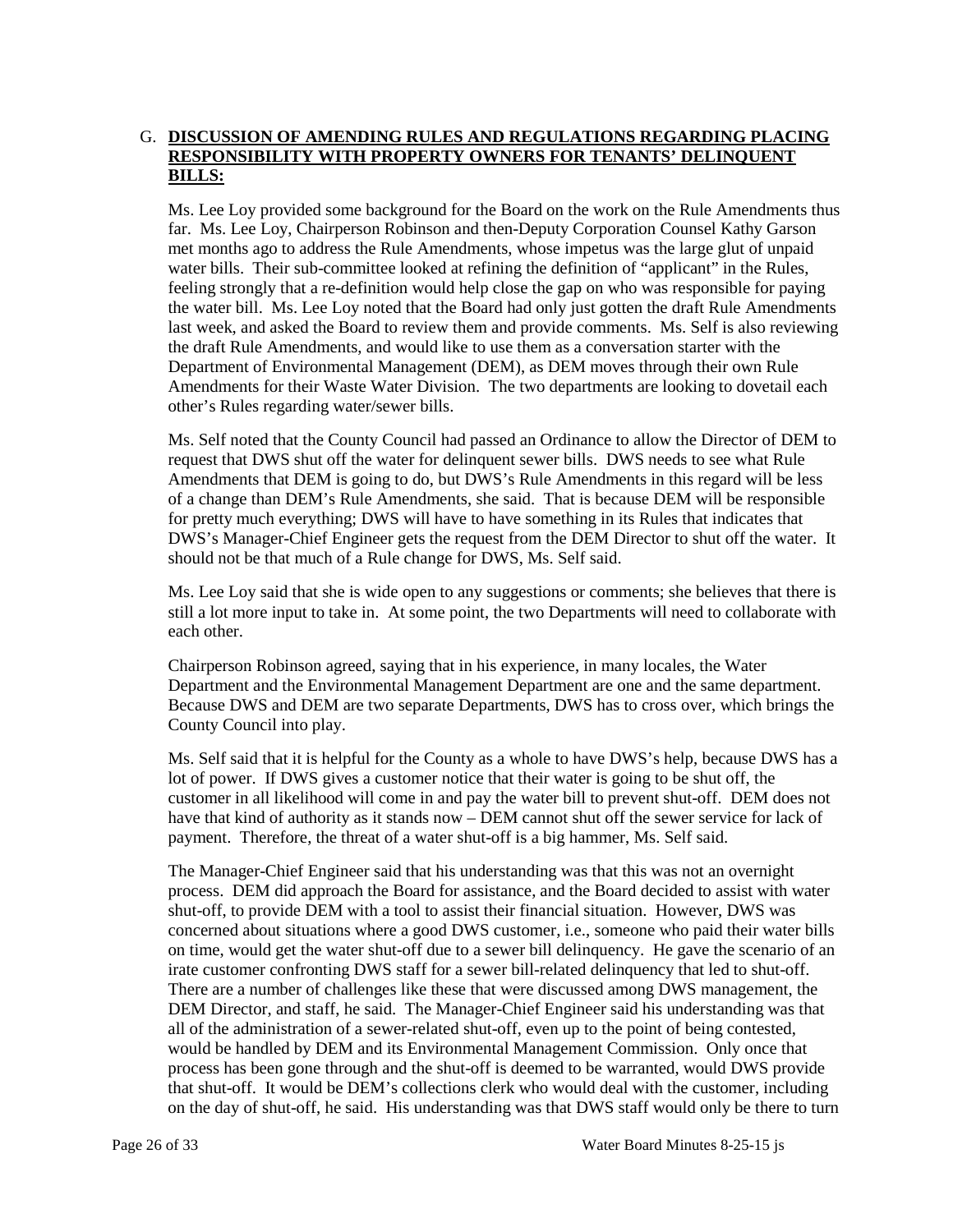the valve on DWS's water meter. He agreed with Ms. Self that DWS would assist by shutting off the water, but the Amendment to DWS's Rules would be somewhat minimal. It would basically include language to the effect that if DEM deemed a shut-off to be warranted, DWS would shut off the water.

 Ms. Self said that DEM will have to do all of the footwork in the run-up to the shut-off because it is their sewer bill delinquency that is involved. That is why DWS has to see what DEM does ensure that the amount of work that DWS does will be very limited. with their Rule Amendments first, to make sure that DEM takes care of all of the run-up, and to

Chairperson Robinson said that the two departments would be concurrent.

Mr. Balog asked if anybody had thought of a process for how DWS would have somebody actually go shut off the water.

The Manager-Chief Engineer said that there would be some kind of Memorandum or other documentation, whereby DEM would cover the costs for DWS's personnel expenses involved in shutting off the water. He said that was his understanding.

 would actually do the shut-off, etc., were discussed in conversations with DEM. She noted that in this Amendment, there is an opportunity provided for a larger fee. The Board increased the deposit for establishing service to \$150.00, but she said she was not clear on how those monies would be held to help pay for bills. The intention of the increase in the deposit was to allow Ms. Lee Loy agreed that all of those arrangements regarding billing, who was responsible, who DWS to cover unforeseen or potential costs, Ms. Lee Loy said. That is what is before the Board in this proposed Rule Amendment.

Chairperson Robinson asked whether anybody ever considered having DWS take over the Waste Water Division.

The Manager-Chief Engineer said that *DEM* did.

 Ms. Lee Loy said the hardest part of that is that DWS is semi-autonomous, and DEM is a function of the County.

Ms. Self agreed.

Ms. Lee Loy said that she would not even know where to begin to dovetail County services with a semi-autonomous body; she said she was not interested.

Ms. Self said she was not interested, either.

## H. **MONTHLY PROGRESS REPORT**:

 Mr. Uyeda asked for an update on the Waimea Treatment Plant project, noting that the Board had approved a substantial amount of money for it.

The Manager-Chief Engineer noted that the Deputy is still the project engineer for that project.

 The Deputy said that the Notice to Proceed was issued on July 31, 2015. The contractor has already indicated that he would probably not move until the first week of October, while he is schedule; the contractor is working on the preparation of submittals for their long-lead items. DWS has held at least one teleconference with the contractor, to make sure that they get their trying to finish up some other tasks. DWS has reminded the contractor on the construction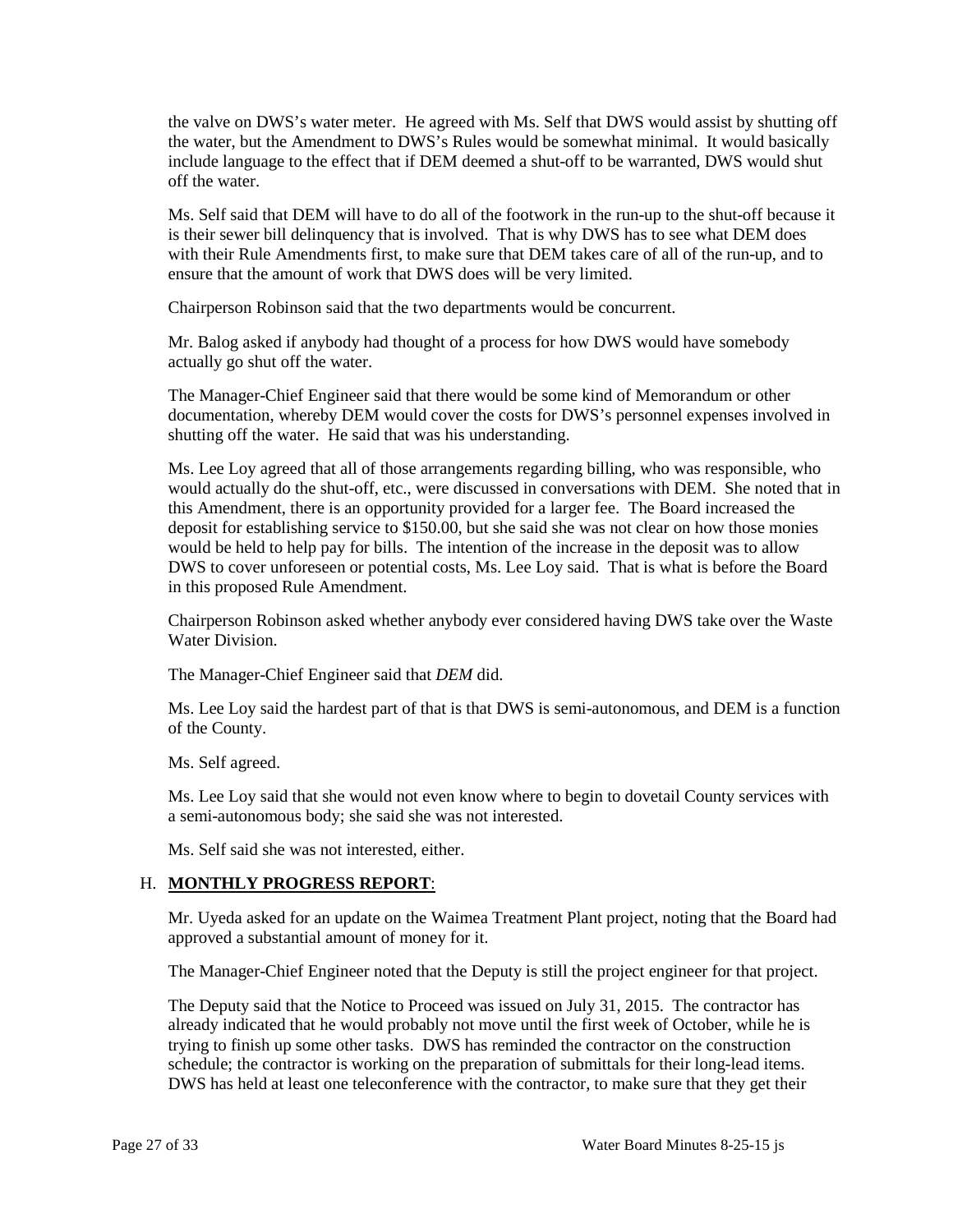ducks in a row for the submittal process, i.e., the membrane elements. The contractor is still working on pulling their building permits for the project, the Deputy said.

 The Manager-Chief Engineer acknowledged that this project is a sizeable investment, but it is utilizing Drinking Water State Revolving Fund loans. Those are low-interest loans, carrying one percent interest plus administrative fees, with a term of 20 years. This project is in line with filtration as a treatment alternative; it was still quite pricey. However, DWS has hit that crossover is a more cost-effective means of providing water for the area. This project will allow DWS to all the way to Āhualoa, and if need be, to Honoka'a as well. It is therefore more cost-effective to Mr. Bolles's presentation, he noted. DWS first put this project on the CIP list about 10 years ago, at an estimated cost of \$10 million. Electrical costs had been climbing, and DWS was reluctant to invest the hefty sum of \$10 million. Meanwhile, DWS was not comfortable with micropoint, where utility costs have gone up so high, that DWS decided that an investment in treatment double the capacity of the existing plant, and will allow the plant to serve not only Waimea, but go this route, rather than pump the Waimea or Āhualoa Wells.

Mr. Takamine asked how the Laupāhoehoe Reservoir project is going. He said it appeared to be close to completion, but the completion percentage on the CIP report is only about 50 percent. He asked if there were any issues with the project.

Mr. Inaba said that the contractor is pretty close to the existing completion date, but there have been a number of rain-out days that will probably take the completion into November. Therefore, the contractor is likely to submit a time extension request at next month's Board meeting, he said.

 construction meetings; DWS emphasized to them that just because a task takes two weeks longer than expected, it does not necessarily translate into a time extension of an additional two weeks. The Manager-Chief Engineer said that DWS is watching that closely, and the contractor, GW Construction, is aware of that. He said that he himself had attended both the pre-bid and pre-

 Mr. Christian Twigg-Smith and his firm CTS Earthmoving. Chairperson Robinson asked about what happened with the situation involving

 Mr. Inaba said that he had discussed this with Ms. Self this morning; DWS has a claim filed by the bonding company, which is being resolved.

Chairperson Robinson said Hallelujah.

Mr. Inaba said that DWS will be directed by the State Attorney-General on everything that DWS does on this matter.

Chairperson Robinson expressed surprise at this.

Mr. Inaba said that he is working on Ms. Self, who expects that the matter will be taken care of.

Chairperson Robinson asked about the item on the CIP list regarding Ola'a No. 2 0.5-MG Reservoir Replacement, noting that DWS has to go through Land Court on the subdivision of that property.

 Mr. Inaba said yes, DWS had not included the surveying of the subdivision in its consulting certified surveyor. The surveyor, who had done all of the in-house surveying, etc., recommended Mr. Inaba said that he is in the process of negotiating that work with the consultant. He noted contract. He had spoken about this with DWS's Land Section surveyor, who is not a Land Courtto Mr. Inaba that DWS work with its consultant on submitting that subdivision to the Land Court. that there are also issues to negotiate with the land owners.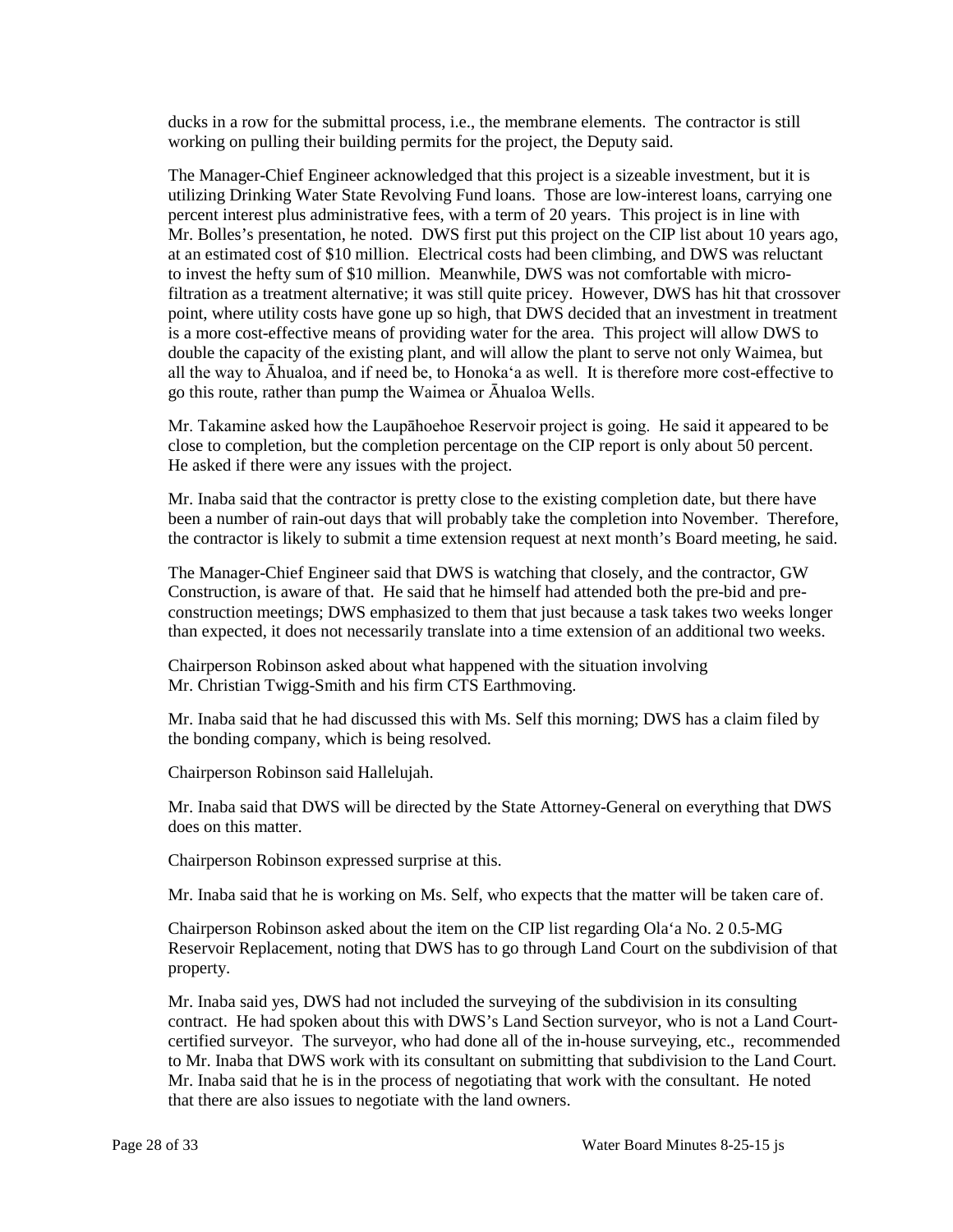Chairperson Robinson noted that he and Ms. Lee Loy had been beaten up by the Land Court on numerous occasions.

 Ms. Lee Loy described the tortuous process of dealing with the Land Court, and stressed that everything precisely accurate will send one back to Square One, she warned. She urged DWS to everything on the Metes and Bounds Description, etc., must be accurate. Failure to have have several people check everything before submitting to the Land Court; doing so will save DWS months. She noted that she herself has been working on one subdivision for the past 18 months.

 Chairperson Robinson said that the beauty of the Land Court is that title is absolute, while the problem with doing anything with the Land Court is like swimming in mud.

Ms. Lee Loy agreed; any little change to the submittal is kicked back, and the process starts all over again.

Mr. Inaba noted that DWS had started the process, working with someone at Corporation Counsel who handled the Land Court, but that person has since left.

Ms. Lee Loy offered to point out for DWS any potential "land mines" to avoid with the Land Court.

## I. **REVIEW OF MONTHLY FINANCIAL STATEMENTS:**

 by \$4,885,407.00, or 66 percent. He asked if that big increase could make everything else Mr. Elarionoff noted that the Balance Sheet shows that Construction Work in Progress increased unstable; he asked if it really matters.

 Mr. Sumada said yes, it does matter, because it is an indication that more work is going on today, at this point in time, compared to last year. He said that he provided a breakdown of much of the work, but it did not indicate that the system was unstable.

 Mr. Elarionoff said that DWS has staff inspecting all of these projects. He asked if it ever gets to the point where there are not enough inspectors to keep up on what is going on, due to too much construction.

 The Manager-Chief Engineer said that this is not typical, run-of-the-mill, *planned* construction. He noted that Mr. Sumada had done a good job of itemizing the projects that account for the bulk of this construction work in progress; aside from the first two projects on the list, the rest are all repair jobs. These repair jobs are not ones that DWS programmed for construction; they are repairs of the wells that have gone down. Messrs. Young and Takamoto, along with another mechanical engineer, Mr. Warren Ching, are managing these projects. There is concern for DWS's personnel resources, but it has not become overwhelming yet, he said.

Mr. Inaba said there is a supervising inspector who assigns the Department's inspectors to these projects. When there are projects that are out of the ordinary, DWS has done construction management contracts, as in the case of the Waikoloa Reservoir No. 2 repairs. DWS tries to keep construction management in-house, but when the expertise required is beyond in-house capabilities, DWS does contract out.

The Manager-Chief Engineer said that DWS also contracts out when federal funding requires dedicated construction management.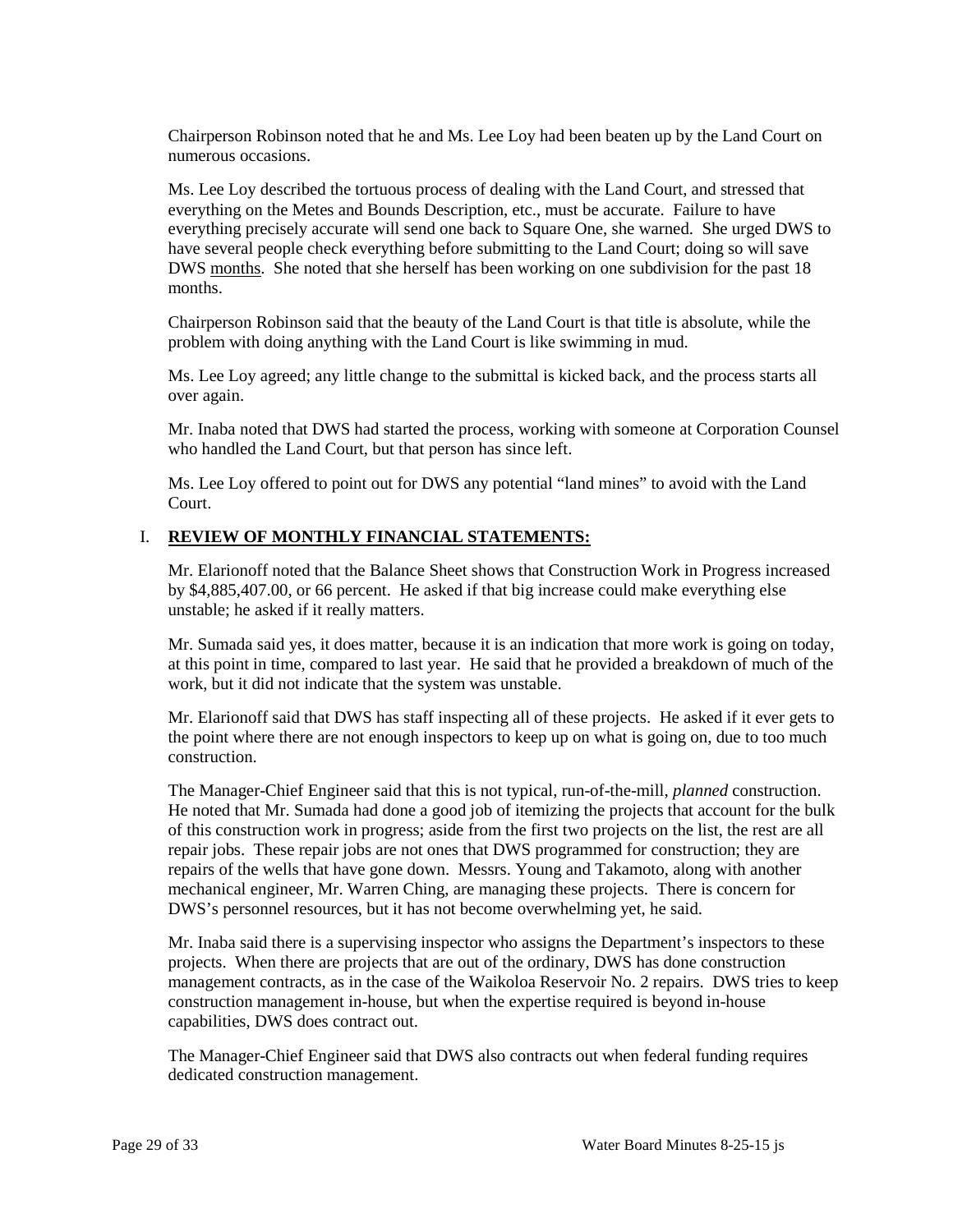Ms. Wilson said that a 66 percent increase seems like a lot. She said she noticed, however, that these are multi-year contracts. She asked if none of these were included in budget projections.

 on the CIP budgets because of this. Such projects might be in the CIP account for two or three year. However, at this point in time, there are a lot of repair projects because of all the wells Mr. Sumada said that typically, construction projects do take more than a year, and will show up years, depending on how the project goes. Repair projects, for the most part, get finished within a going down.

Ms. Wilson asked if the delays were due to the bid process.

 Mr. Inaba said that a lot of the projects do not start at the beginning of the fiscal year, so they tend just to the regular contracts. He said that DWS is experiencing quite a lot of delays with regular to cross over into the next year or so. It depends on when the projects start, he said. This applies CIP projects and with a few of the repair projects.

 one of the recent water conferences. One lecturer told the group that if a utility's accumulated depreciation gets over one-third of its fixed asset value (i.e., utility plant value), it is a danger sign Mr. Sumada if he had any thoughts on that rule of thumb indicating the need to replace DWS's Chairperson Robinson said that he and Ms. Lee Loy had attended a class for public officials at that means that the utility is not putting enough money back into the plant equipment itself. He said that DWS's accumulated depreciation is about two-fifths over fixed asset value. He asked aging infrastructure.

Mr. Sumada said he did not really have any insight on that. He asked if the lecturer was an accountant or an engineer.

Chairperson Robinson said the lecturer was a university professor, who evidentally had headed a utility, and was somebody that the AWWA valued enough to allow him to conduct the public officials workshop all the way through. That was all he knew about the man, he said.

 Mr. Sumada said that he would imagine that someone who made that kind of analysis would want which Mr. Sumada said he does not get to do. DWS's Operations staff would have a better handle on the system, seeing it on a daily basis. Only looking at accumulated depreciation of property would indicate the age but not condition of DWS's assets, since Mr. Sumada does not get to see all of the infrastructure. to get to see the assets in question, and would follow the aging and the condition of the assets –

The Manager-Chief Engineer asked what the rule of thumb trigger was again.

 Chairperson Robinson said it was just a rule of thumb that the lecturer threw out there as part of his presentation, whereby if the utility's accumulated depreciation reaches more than one-third of its plant assets, it indicates that the utility has an aging infrastructure that is not being replaced quickly enough.

The Manager-Chief Engineer said that DWS would look into that.

Chairperson Robinson said that the presentation was really good; the lecturer gave some very good indicators.

Mr. Arikawa asked if the lecturer was an equipment supplier.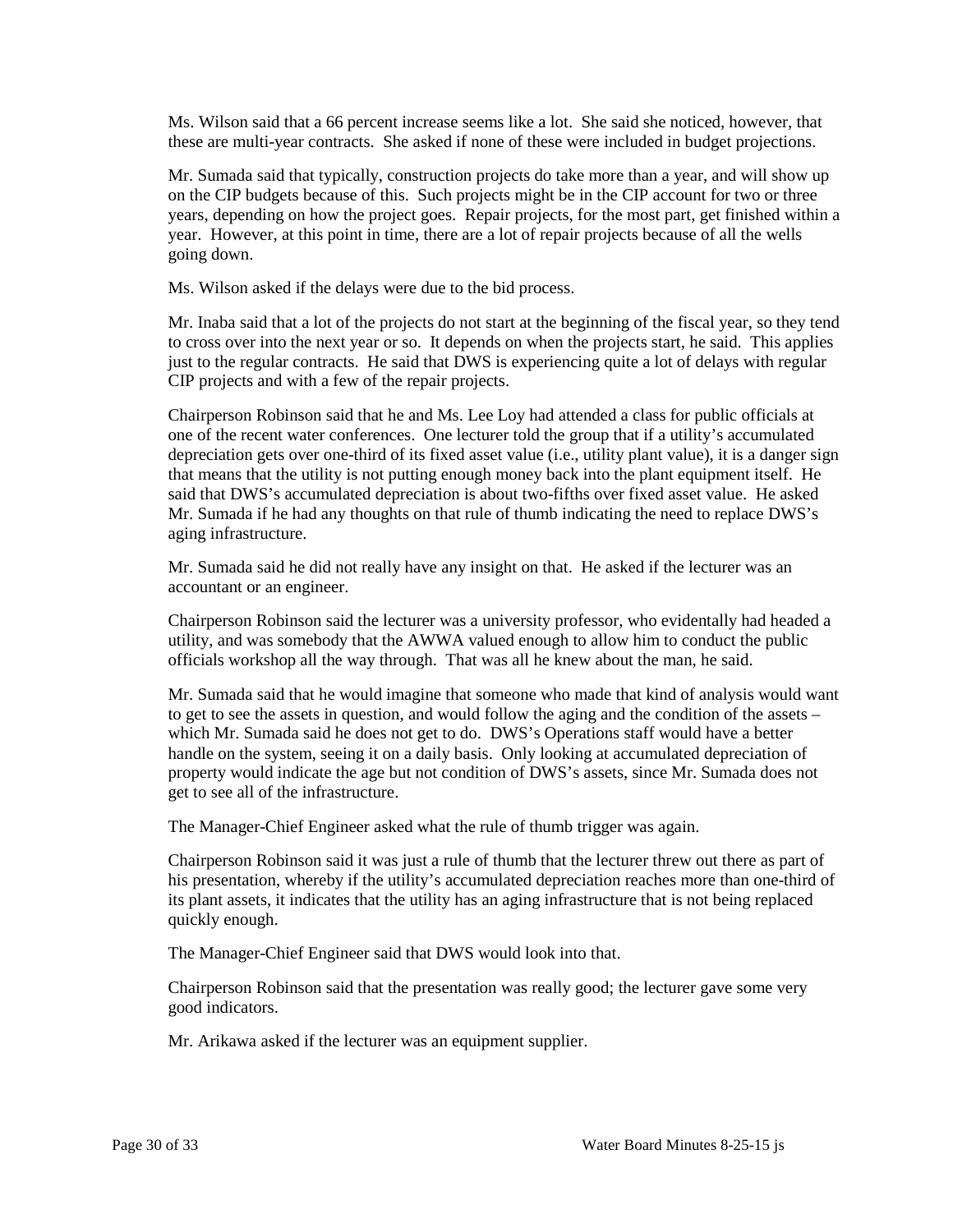convinced by the presentation. The lecturer was a university professor who had served as the Chairperson Robinson said that he should have been; the Chairperson said he was certainly head of utilities in several different counties.

 Ms. Lee Loy said that there is data that can be used to extrapolate certain indicators, and this rule of thumb was just one example. This rule of thumb regarding depreciation versus fixed asset value provides a snapshot, which can be looked at to see if it warrants more investigation, she said.

The Manager-Chief Engineer said that DWS had passed that one-thirds on accumulated depreciation; he said that it is worth looking into.

# J. **MANAGER-CHIEF ENGINEER'S REPORT:**

The Manager-Chief Engineer will provide an update or status on the following:

- 1) Public Information and Education Specialist Update -- Ms. Aton noted that DWS issued announcement of the new Deputy. DWS is currently producing an educational video action to save energy and reduce costs; he also suggested that Ms. Aton do a press press releases regarding the Akolea main break, the Kaiwiki water emergency and the regarding source water protection. Chairperson Robinson asked Ms. Aton to do a press release about Mr. Bolles's energy report, showing how the Board is taking proactive release regarding the Board's action today to reduce the Power Cost Charge.
- DWS will be able to accommodate Mr. Neal Herbert's concerns, and get the project 2) Pauka'a Waterline Relocation Project -- The Manager-Chief Engineer said that DWS will use the template regarding Use and Occupancy Agreements to re-start this project; done.

## K. **CHAIRPERSON'S REPORT:**

 Chairperson Robinson, alluding to his letter of complaint to the CWRM Chairperson distributed earlier, said that the Board was not going to sit idly by when DWS staff are being abused. That letter, which complained about uncivil behavior by CWRM Commissioner Jonathan Starr, was corrective action, he said.

## *(Several Board members commended the Chairperson for taking a stand.)*

 Ms. Lee Loy said she found it offensive that someone would cast aspersions at the information that wanted to see some individuals write letters of apology, which should be posted on the CWRM website. There is no place for rudeness towards the DWS staff, she said. She said she was glad that the Chairperson was standing up against such behavior. DWS provided to CWRM regarding the Water Use and Development Plan update. She said she

 Pressler had stood up; Dr. Pressler was the only person who protested Commissioner Starr's Chairperson Robinson said he was glad that CWRM Board member and DOH Director Virginia behavior during the August 17, 2015, CWRM meeting, he said.

Ms. Wilson asked if this letter could be submitted by the Board as a unified front.

 Chairperson Robinson said he would entertain a Motion and Action by the Board to support the letter; this would be very helpful.

 Ms. Self agreed, saying that she was going to suggest that a letter like this should be approved by the Board.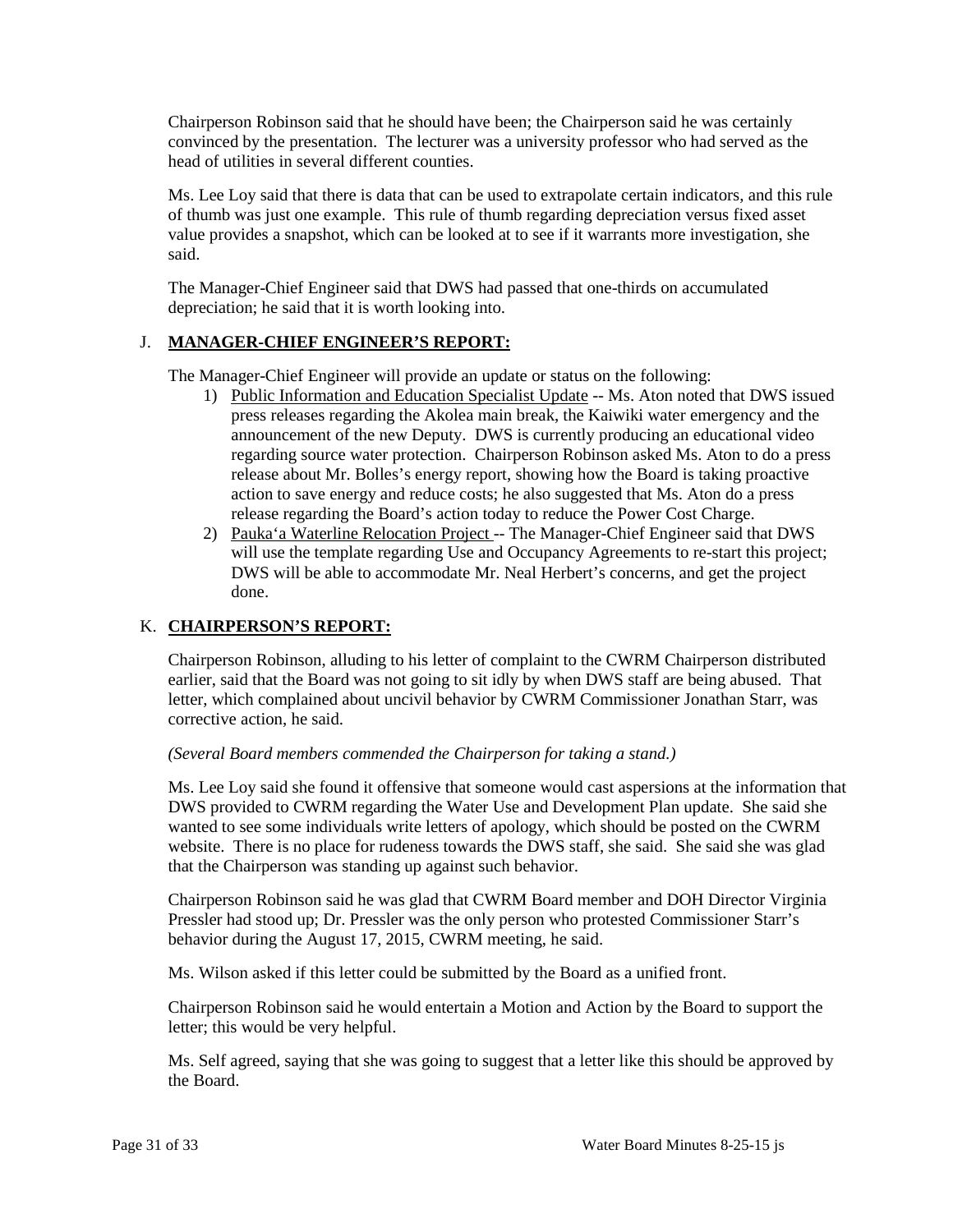MOTION: Ms. Lee Loy moved that the Board, as a body, support the Chairperson's letter dated tomorrow, August 26, 2015, regarding Commissioner Starr's action at the August 17, 2015, CWRM meeting; seconded by Ms. Wilson.

Mr. Arikawa asked if the letter should ask that the Commissioner be removed from the Board, instead of removed from the meeting.

 Chairperson Robinson said, no, that reference in the letter to having Commissioner Starr be removed from the room was a quote from Dr. Pressler.

ACTION: Motion carried unanimously by voice vote.

 Mr. Elarionoff asked to move that the letter be forwarded to the Governor, as the person who appointed Commissioner Starr.

 that this Governor's *predecessor* had appointed Commissioner Starr, before being voted out of Chairperson Robinson said that the letter was already being forwarded to the Governor; he noted office.

# L. **EXECUTIVE SESSION RE: LIBERTY MUTUAL INSURANCE COMPANY V. WATER BOARD OF THE COUNTY OF HAWAI'I, ET AL:**

 Hawai'i Revised Statutes, Sections 92-4, 92-5(a)(2), for the purpose of consulting with the Water The Water Board anticipates convening an executive meeting, closed to the public, pursuant to Board's attorney regarding the Plaintiff's First Amended Complaint For Declaratory Judgment filed in the above-referenced case.

ACTION: Ms. Lee Loy moved to go into Executive Session; seconded by Mr. Uyeda and carried unanimously by voice vote.

## *(Executive Session began at 12:29 p.m., and ended at 12:52 p.m.)*

ACTION: Ms. Lee Loy moved to approve Corporation Counsel's Recommendation and allow the Chairperson to sign the agreement with Liberty Mutual Insurance Company; seconded by Ms. Wilson, and carried unanimously by voice vote.

 make a correction within the MOU itself, in the third paragraph starting with "Whereas." For the record, the amount should be revised to **\$244,240.00**, instead of \$259,240.00. The Manager-Chief Engineer asked to return to Item 7(A), regarding the Amended Memorandum of Understanding (MOU) on the Queen Ka'ahumanu Highway Widening project. He asked to

Chairperson Robinson said that no action was needed on that; it was just a notation.

 Ms. Self said that the Board was being notified of this correction, because the Board had received the original handout.

## 10) ANNOUNCEMENTS:

## 1. **Next Regular Meeting:**

 The next meeting of the Water Board is scheduled for 10:00 a.m. on September 22, 2015, at the Chairperson Robinson said that he would be out of town for this meeting, and therefore, Department of Water Supply, Operations Center Conference Room, 889 Leilani Street, Hilo, HI. Vice-Chairperson Takamine will preside.

# 2. **Following Meeting:**